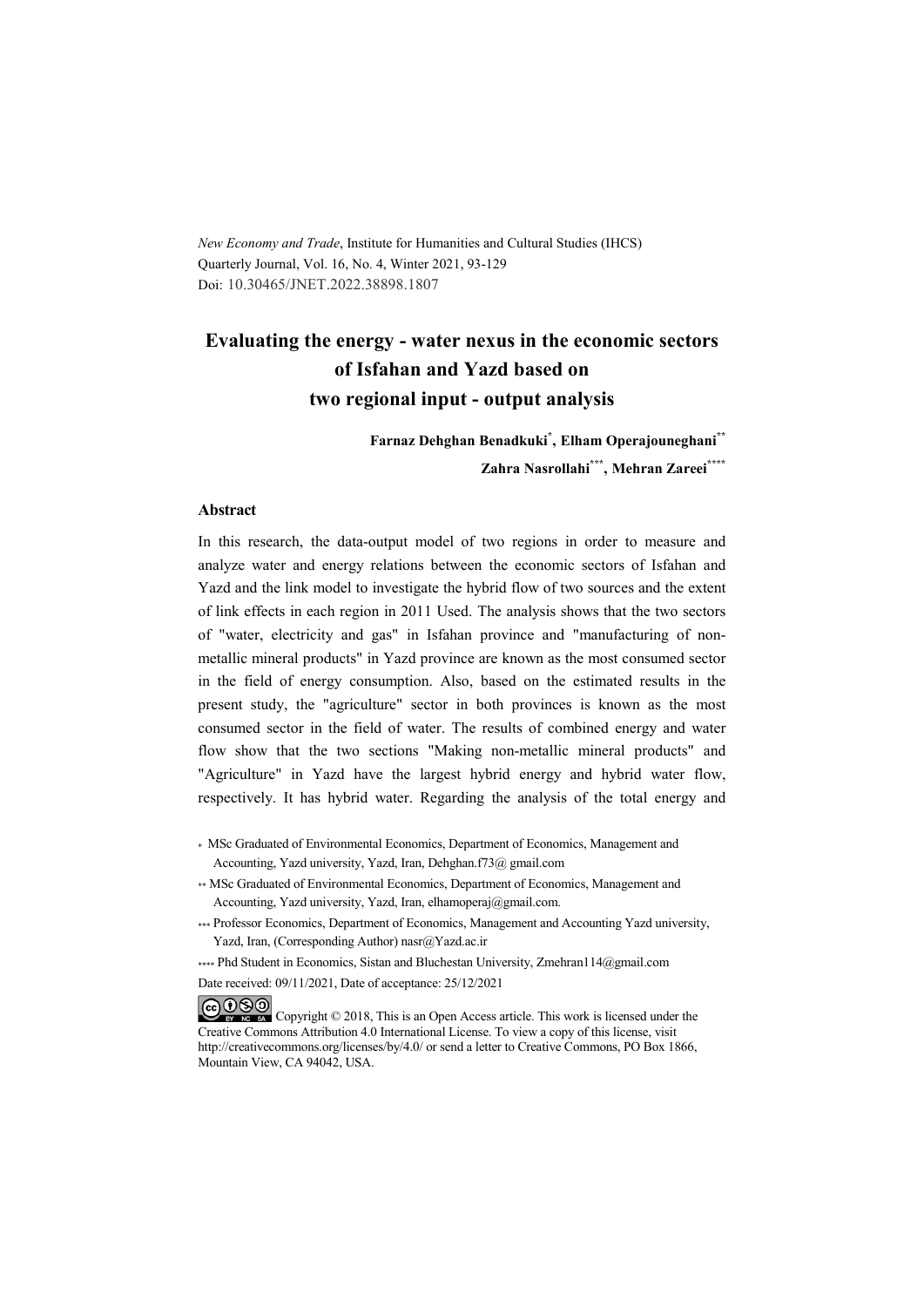water flow between sectors in two regions, it can be mentioned that in Isfahan province, the two sectors of "basic metals" and "coke production, products from refining oil and nuclear fuels and manufacturing of chemical materials and products" as Important sectors in the field of export and import between the energy sector and the sectors of "agriculture" and "other services" in the field of export and import between the water sector are known. In the field of water resources, the "Agriculture" and "Other Services" sectors are the largest exporters and importers, respectively, and are known as the key sectors of Yazd province for the management of energy and water resources.

**Keywords:** Water – Energy, linkage relationship, integrated resource management, Input - Output model of two regions

JEL Classification: Q25, P28,P48, C45, D57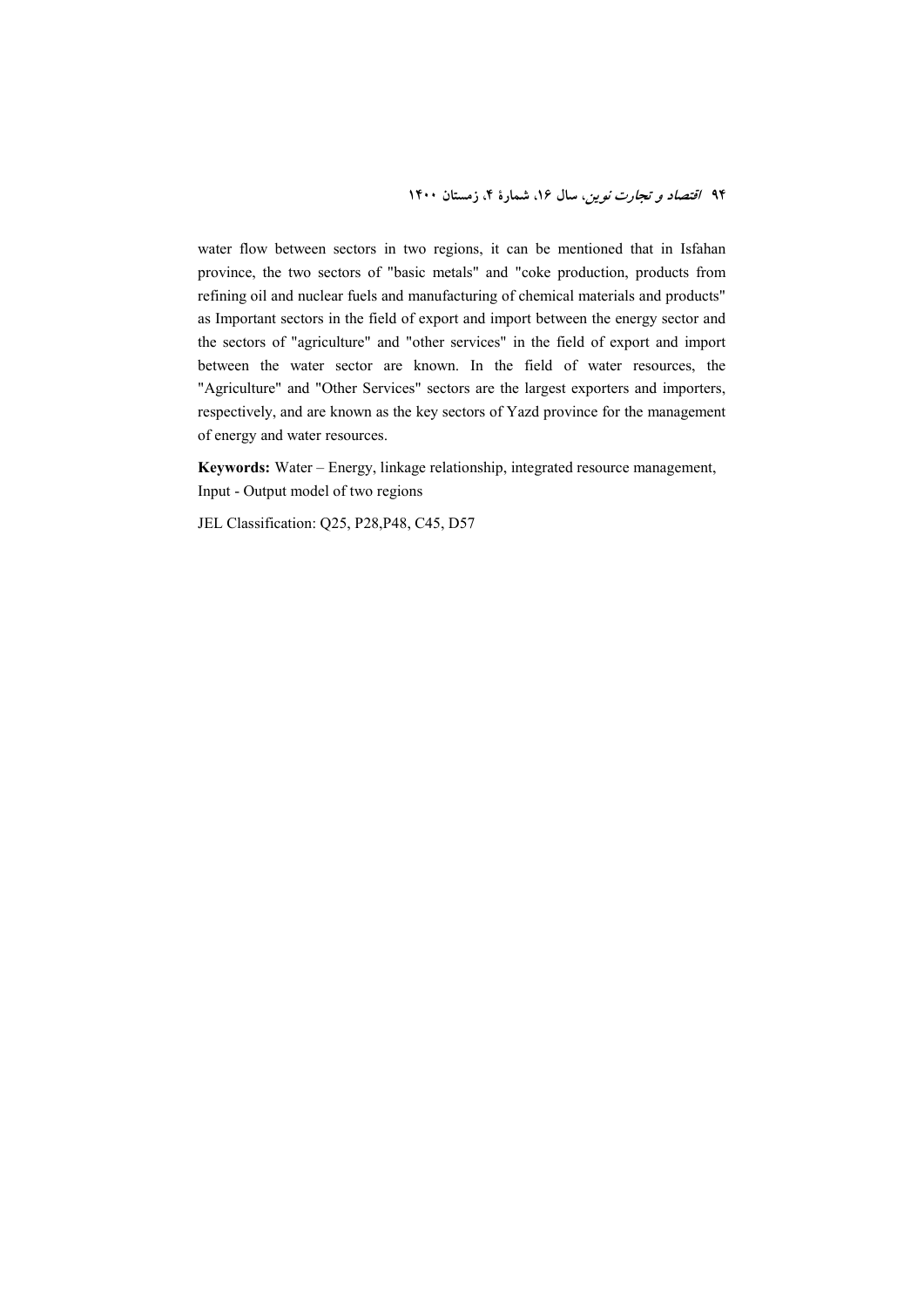*اقتصاد و تجارت نوین*، پژوهشگاه علوم انسان<sub>ی</sub> و مطالعات فرهنگی فصل نامهٔ علمی (مقالهٔ علمی \_ یژوهشی)، سال ۱۶، شمارهٔ ۴، زمستان ۱۴۰۰، ۹۵ ـ ۱۲۹

# سنجش روابط بين بخشي أب و انرژي در دو منطقهٔ اصفهان و يزد پراساس رویکرد داده –ستاندهٔ دو منطقهای

فرناز دھقان بنادکو کے ِ \* الهام ايرا جونقاني \*\*، زهرا نصراللهي \*\*\*، مهران زارعي \*\*\*\*

#### حكىدە

جمعیت رو به رشد جهان بـهخصـوص در کشـورهای درحـال¤وسـعه از یـکسـو و عـدم مدیریت صحیح منابع موردنیاز جمعیت از سوی دیگر برداشت بیرویه از منـابعی ماننــد آب و انرژی را به دنبال داشته است. در این یژوهش از مدل داده —ستانده دو منطقهای بهمنظـور سنجش و تحلیل روابط آب و انرژی بین بخشهای اقتصادی استان اصـفهان و پـزد و مــدل پیوند برای بررسـی جریـان ترکیبـی دو منبـع و میــزان تــأثیرات پیونــدی در هــر منطقــه در سال ۱۳۹۰ استفاده شده است. نتایج جریـان اَب و انــرژی ترکیبــی حــاکـی از اَن اســت کــه بخش «ساير خـدمات» در اصـفهان و در اسـتان يـزد بخـش هـاي «كشـاورزي» و «سـاخت محصولات کانی غیرفلزی» پرمصرفترین و به عبارتی تأثیرگـذارترین بخـشهـا از جهـت مصرف در دو منطقه هستند بطوریکه مهمترین گره مــدیریتی در رابطــه بــین دو منبــع آب و انرژی در مناطق مورد مطالعه در نظر گرفته می شوند. همچنین محاسبات جریــان کــل آب و

\* كارشناسي/رشد اقتصاد محيطزيست، دانشكدهٔ اقتصاد، مديريت و حسابداري، دانشگاه پـزد، پـزد، ايـران، Dehghan.f73@ gmail.com

\*\* کارشناسی[رشد اقتصاد محیطزیست، دانشکدهٔ اقتصاد، مدیریت و حسابداری، دانشگاه یزد، یزد، ایـران، elhamoperaj@gmail.com

\*\*\* دانشیار اقتصاد، دانشکدهٔ اقتصاد، مدیریت و حسابداری، دانشگاه یزد (نویسندهٔ مسئول)، nasr@Yazd.ac.ir

\*\*\*\* دانشجوی دکتری اقتصاد، دانشگاه سیستان و بلوچستان، Zmehran114@gmail.com

تاريخ دريافت: ١٤٠٠/٠٨/١٨، تاريخ پذيرش: ١۴٠٠/١٠/٠۴

COOD average Copyright © 2018, This is an Open Access article distributed under the terms of the Creative Commons Attribution 4.0 International, which permits others to download this work, share it with others and Adapt the material for any purpose.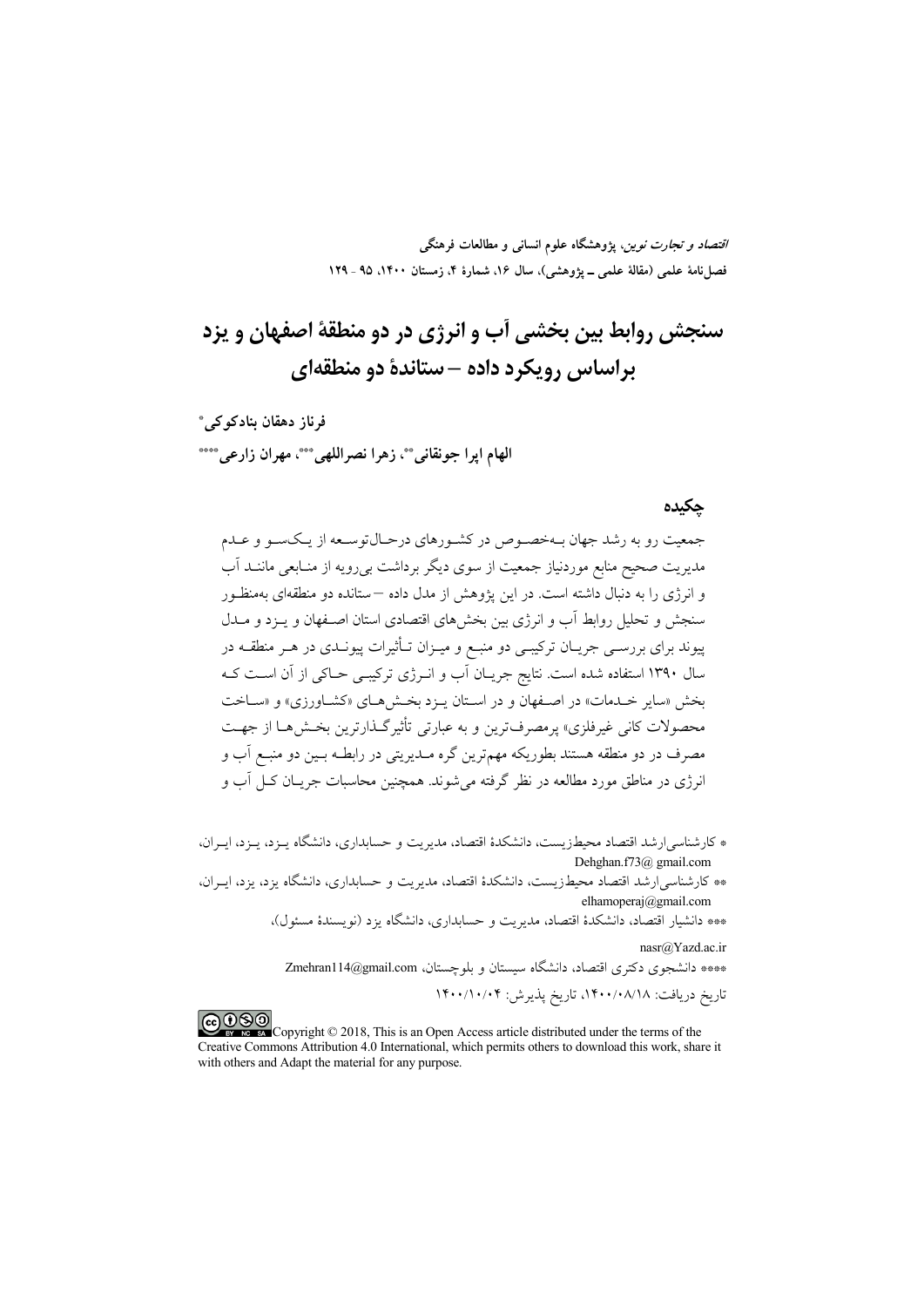انرژی در استان اصفهان بیانگر آن است کـه، بخـش۵حـای «کشــاورزی» و «سـایر خــدمات» جايگــاه نخســـت در جريـــان صـــادرات و واردات آب و بخـــش «فلـــزات اساســــى» و «ساخت کک، فر اَوردههای حاصل از تصفیه نفت وسوختهای هستهای و ســاخت مــواد و محصولات شیمیایی» به ترتیب بیشترین صادرات و واردات انـرژی را بـه خـود اختصـاص داده است. همچنین درمورد استان یزد دو بخش «کشاورزی» و «سـایر خـدمات» بــه ترتیـب بیشترین صادرات و واردات آب و در مورد منابع انرژی نیـز بخـش «ســاخت محصــولات کانی غیرفلزی» بزرگترین صادرکننده و واردکننده است.

**کلیدواژهها:** اَب —انرژی، رابطه پیوندی، مدیریت یکپارچه منـابع، مـدل داده —ســتانده دو منطقهای

Q25, P28, P48, C45, D57 : JEL وQ25, P28, P48

### ٠. مقدمه

امروزه افزایش جمعیت به یک چالش جهانی تبدیل شده است بهگونـهای کـه طبـق گـزارش سازمان ملل، جمعیت جهان تا سال ۲۰۳۰ به هشتونیم میلیارد نفر افزایش یافتـه و جمعیـت مناطق شهری در کشورهای درحـالتوسـعه از ۵۵ درصـد بـه ۶۰ درصـد افـزایش مـی یابـد (United Nations, 2020:111). این در حالی است که به دنبال رشـد جمعیـت و بـا افـزایش تقاضا برای خدمات اساسی و افزایش تمایل به بهبود زندگی، نیاز به مراقبت از منـابع طبیعـی موردنیاز برای تحقق این خواستهها ضروری است (گودرزی و همکاران، ۱۳۹۹: ۲۵۷).

بر اساس پیش بینیهای جهانی به دنبال رشد جمعیت تقاضا برای منـابع انــرژی و آب در دهههای آینده درحال افزایش است. بهگونهای که برای تأمین نیازهـای جوامـع، متناسـب بــا این مقدار رشد جمعیت (که عمدتاً در شهرها مستقر هستند)، تقاضــا بــرای آب و انــرژی تــا سال ۲۰۳۰ به ترتیب ۴۰ و ۵۰ درصد افزایش خواهـد یافـت (IEA, 2019). بنـابراین شـهرها یکی از مهمترین مصرفکنندگان انرژی و انتشار دیاکسید کربن بوده ( Phdungsilp, 2010: ) 4808) و افزایش توسعه در جوامع و عدم مدیریت منابع در زمان رشد جمعیت بهخصوص در کشورهای درحالتوسعه، میتواند به برداشت بی رویـه از منـابع منجـر شـود (صـفایی و همكاران، ١٣٩٩: ١٧٠٨).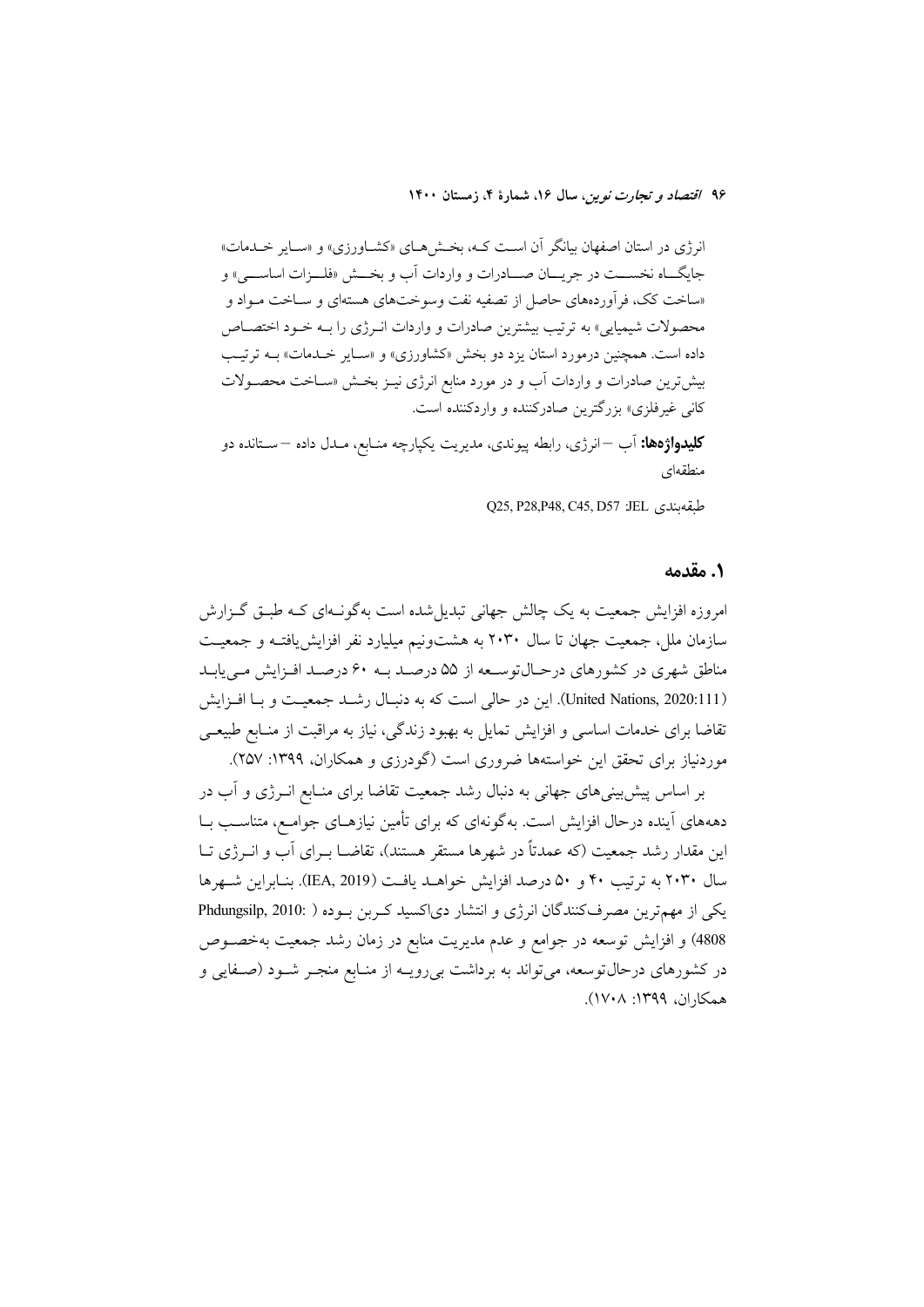حال سؤالی که مطرح میشود این است که، آیا زمین و منـابع موجــود در آن پاسـخگوی این افزایش رشد جمعیت هست؟ یا اینکه چگونه می توان با چالش های محیطزیستی (ماننــد کمبود منابع، انواع الودگیها و غیره) مقابله کرد. در ادامه می توان گفت اگرچه سیاستهـایی مانند ارائه آب رایگان و یارانه انرژی برای تأمین افزایش تقاضا در کوتاهمدت باعـث افــزایش تولید می شود اما در بلندمدت با کاهش بهرهوری و تشدید استفاده از منابع موجب تخریب منابع طبیعی شده و امنیت آب و انرژی را به خطـر مـی|نــدازد کــه در پــی آن کمبــود منــابع می تواند بی ثباتی اجتماعی و سیاسی، درگیریهای ژئوپلیتیکی و آسـیبهـای محـیطزیسـتی جبراننایذیری را بـه همـراه داشـته باشـد. بنـابراین ایـن مشـكلات بـا تحمیـل هزینـههـای محیط زیستی، اجتماعی و اقتصـادی مـانعی در راسـتای دسـتیابی بـه توسـعه پایـدار اسـت. ازاینرو تضمین امنیت آب و انرژی بدون تخریب منابع طبیعـی یـک چـالش اساسـی بـرای دست یابی به توسعه پایدار تلقی می شود (Rasul, 2015: 15). در ایــن راسـتا تمرکـز بـر روی هرکدام از بخش های آب و انرژی بدون در نظر گرفتن اثرات متقابل بین آنها منجر به نتــایج اریبدار و غیر جامعی می شود. لذا مدیریت ایــن منـابع بــا اسـتفاده از یــک ابــزار یکپارچــه ضروری است. پیوند آب و انرژی یک چشمانداز کلی از پایداری است که در راستای ایجـاد تعـادل میـان اهـداف مختلـف، منـافع و نیازهـاي مـردم و محـيطزيسـت گـام بـرداشـته و بهطور همزمان امنیت آب و انرژی را در نظر می گیرد.

در ایران نیز با توجه به تغییرات اقلیمی، امنیت آب و انـرژی نگرانــیهـای زیـادی را بــه خود اختصاصداده است. بهگونهای که با توجه به بحـران کـم|بـبی و مشـکلات اسـتفاده از سوختهای فسیلی، استفاده از سیاسـتهـای یکپارچــه مـدیریتی در جهـت بهینــهسـازی و افزایش کارایی این دو منبع ضروری است. درصورتیکه اکثر مطالعات انجامگرفتـه در ایــران، به ارزیابی جامع از مصارف آب و انرژی پرداخته است و میـزان مصـرف آب بـرای تولیــد انرژی و میزان مصرف انرژی بـرای تولیـد آب و روابـط بـین بخشــی آب و انــرژی نادیــده گرفته شده است، ازاینرو هدف از پژوهش حاضر برآورد روابط بـین بخشـبی آب و انــرژی در دو استان اصفهان و یزد بـهعنـوان دو اسـتان مهـم اقتصـادی و بـا آبوهـوای خشـک و .<br>نیمهخشک کشور است. ساختار مقاله حاضر به این صورت است که پس از بیان مقدمــه، در قسمت دوم به ادبیات موضـوع پــژوهش پرداختــهشــده اســت. در قســمت ســوم مطالعــات خارجی و داخلی انجامشده در این زمینه معرفی شـده و در بخـش چهـارم پـس از معرفـی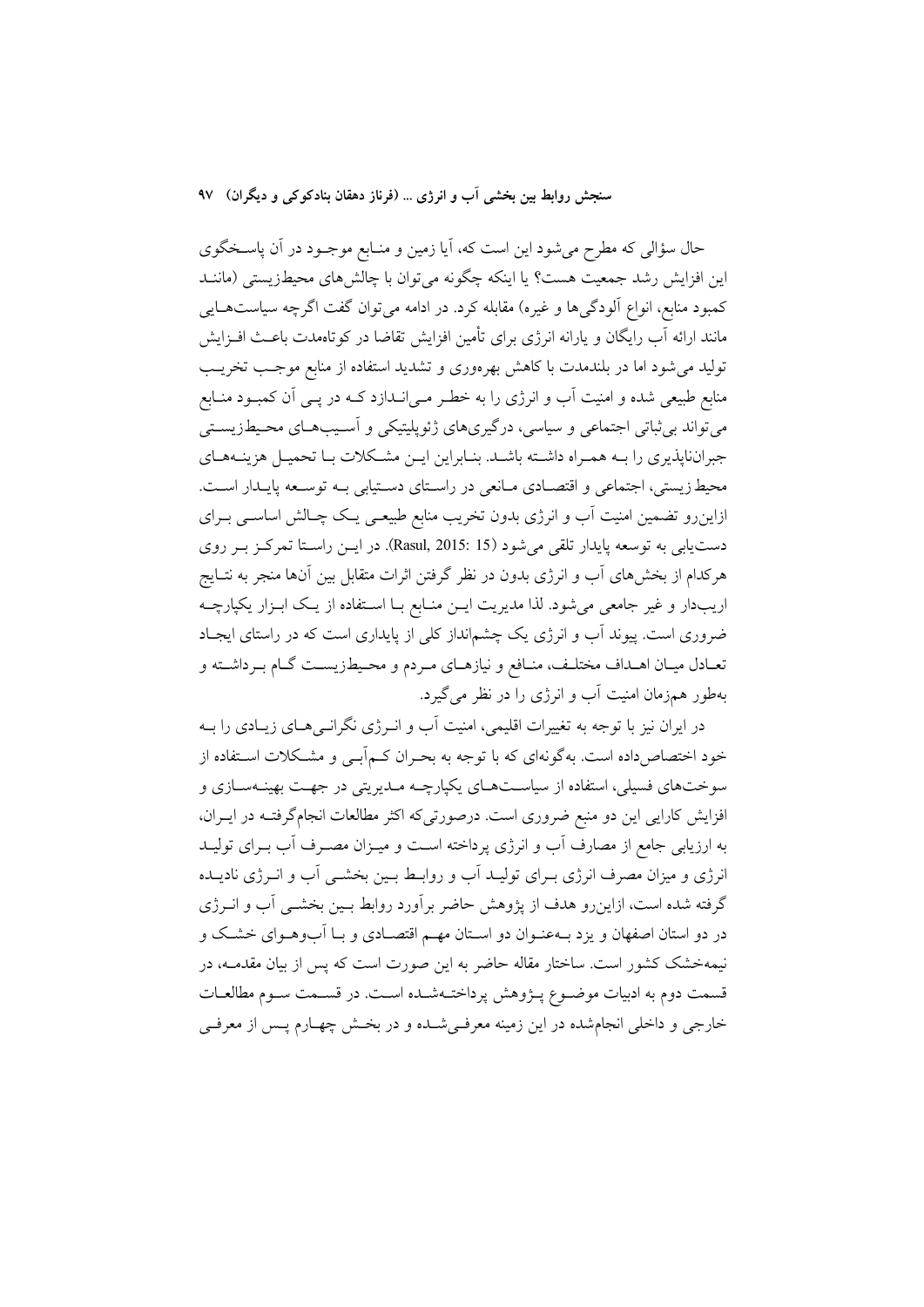منطقه موردمطالعه روش پژوهش تشريح شده است. در بخش پنجم به تجزيهوتحليــل نتــايج پرداختهشده و درنهایت در گام نهایی یک جمع بندی کلی از نتایج ارائه می شود.

### **۲. مبانی نظری**

همانگونه که اشاره شد با رشد جمعیت همراه با بهبود وضعیت توسـعه در جوامـع جهـانی، نیاز به منابع حیاتی همچون آب و انرژی رو به افزایش است. از اینرو نیـاز بــه رویکردهــایی بهمنظور بهبود مديريت و حفظ منابع حائز اهميت است. با توجـه بــه اهــداف ســازمان ملــل متحد در رویکرد توسعه پایدار، پژوهشگران برای ایجـاد تعـادل در تولیـد و مصـرف منـابع، راهحلهای میان رشتهای را ارائه دادهاند. بر اساس مطالعات انجام گرفته در زمینـه امنیـت آب و انرژی از آنجایی که سیستمهای آب و انرژی دارای همبستگی نزدیکی هستند برای مقابلــه با فشارهای انسانی و تغییرات آب و هوایی، راههای بلندمدت بـرای کمبـود آب و تقاضــای انرژی باید به صورت مشترک توسعه یابند (میرزایی و همکاران، ۱۳۹۷: ۳). بنـابراین تنهـا بـا یک رویکرد جامع، نه تنهـا امنیـت ایــن منــابع بلکــه اثــرات متفابــل میــان آنهــا نیــز در نظــر گرفته می شود. یکی از رویکردهایی که در این راستا موردتوجـه جامعـه جهـانی واقـع شــده رویکرد پیوند آب و انرژی است (Rasul, 2014: 35). در حقیقت این رویکرد اشاره بـه ذات بههم پیوسته و اثرات متقابل این منابع برهم دارد.

پیوند آب و انرژی بهعنوان یک پیوند امنیتی، تعاملات میان بخشهای آب و انـرژی را توصیف می کند زیرا همان طور که برای دستیابی به صـلح و رفـاه اهــدافی ماننــد امنیــت آب مهم است به همان اندازه امنیت غذایی و انرژی نیز حائز اهمیت است.

انجمن جهاني اقتصاد (World Economic Forum: WEF) ازجمله سازمانهايي است كـه پیوند آب و انرژی را بهعنوان کلید چالش توسعه معرفی کرده و خواستار درک بهتـر ارتبـاط بین آب و انرژی در نشست سالانه ۲۰۰۸ داووس شد (میرزایی و همکـاران، ۱۳۹۷: ۴). ایــن سازمان امنیت آب در رابطه با سیستمهای انرژی، اقلیم، رشد اقتصادی و چالش هـای امنیتـی انسانی را بررسی کرده است. بهطور عملی پیوند آب و انرژی را میتوان بهعنـوان رویکـردی برای ارزیابی، توسعه و اجرای سیاستهایی که بـهطـور هـمزمـان بـر امنیـت آب و انــرژی تأكيد مي كند، تعريف كرد (Bizikova et al, 2014: 4). امنيـت آب در اهــداف توســعه هــزاره، دست رسی به آب آشامیدنی سالم و بهداشتی تعریف شده کـه هـر کـدام از آنهـا بــه عنــوان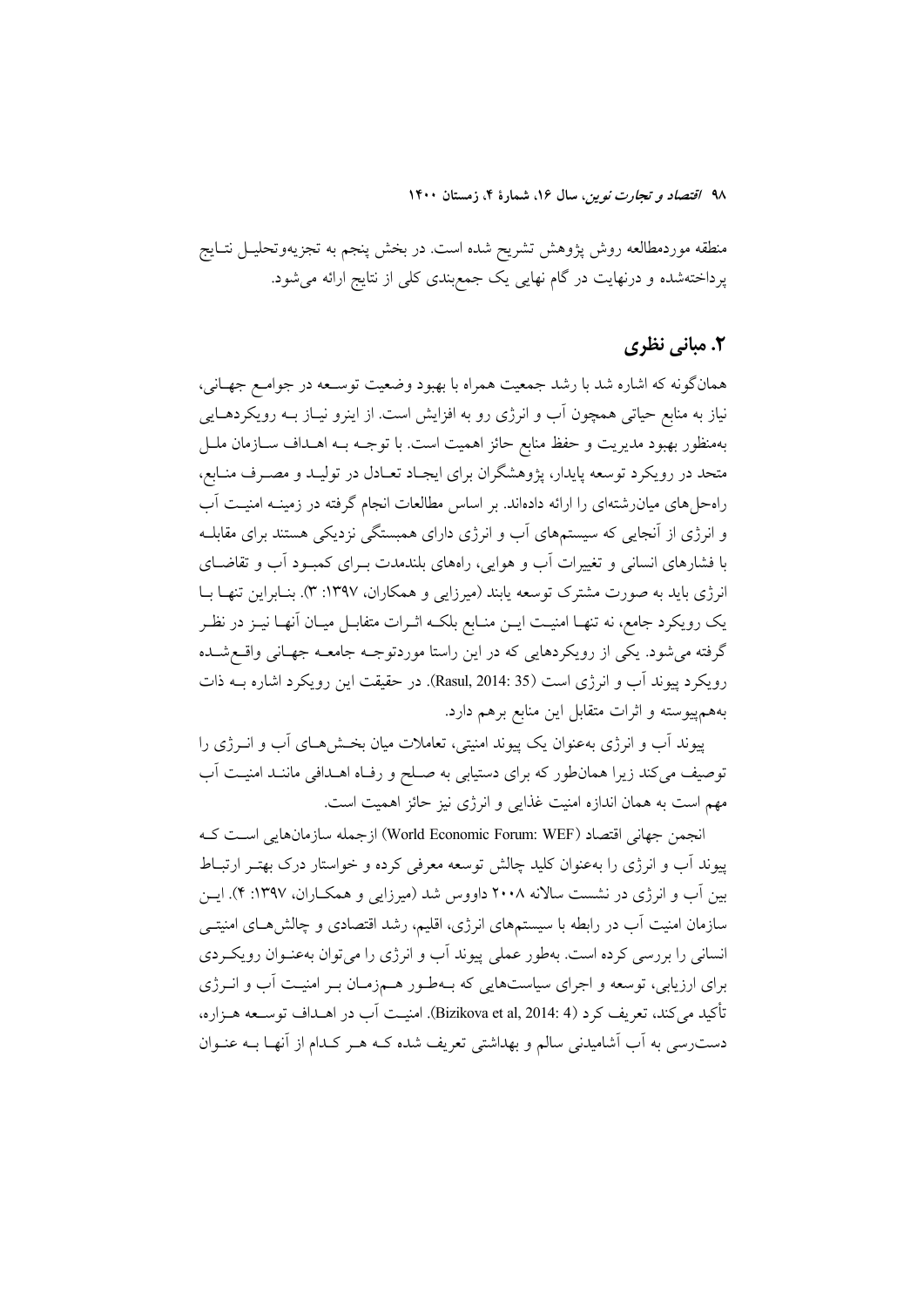حقوق انسانی شناخته شدهاند. همچنین امنیت انرژی دسترسی به خدمات تمیز، قابـل اعتمـاد و مقـرون بـه صـرفه بـراي پخــتوپـز و گرمـايش، نـورپردازي ارتباطـات و كاربردهــاي توليدي است (گودرزي و همكاران، ١٣٩٩: ٢۵٧).

پیوند آب و انرژی شامل دو مؤلفه اصلی (آب و انرژی) است. در مفهوم پیونـد، تمــامی مؤلفهها با یکدیگر ارتباط دارند و بر یکدیگر تأثیر میگذارند بـه عبـارتی تغییـر در عرضــه و تقاضاي هر عنصر بر عناصر ديگــر تــأثير گذاشــته (Chang et al, 2016: 1) و ارتبــاط درونــي پیچیدهای را شکل می دهد. بهعنوان مثال علاوه بر اینکه آب برای تولیـد انـرژی لازم اسـت از انرژی نیز برای تصفیه و توزیع آب استفاده میشود. بـدین ترتیـب صـرفهجـویی در انــرژی می تواند فشار بر منابع آبی را کاهش دهد، زیرا آب موردنیـاز بـرای تولیـد انـرژی مـی توانـد ذخيره يا مجدداً تخصيص داده شود. همچنين افزايش بهرهوري آب مي توانــد مقــدار انــرژي مصرفشده برای انتقال، استحصال و تصفیه آب را کاهش دهد (IEA, 2019).

با توجه به ارتباط و همبستگی میان انـرژی و آب، درک ایــن ارتباطــات بــرای شناســایی اهداف مشترک و مدیریت یکپارچه سیستم شـهری لازم اسـت (Chen et al, 2016: 2). زیـرا برنامهریزی برای توسعه بدون توجه به ارتباط میان این منابع علاوهبر اینکه نمی تواند منجربـه توسعه يايدار شود بلكه باعث تشديد بحران در منابع نيز مي شـود (Bizikova et al, 2013: 5). از اینرو رویکرد پیوند آب و انرژی زمانی بهترین نتیجه را دارد که مدیریت یکپارچــه منــابع آب و انرژی هر یک به درستی انجـام گیـرد. بـهعبـارتی مـدیریت یکپارچـه آب و انــرژی پسیشزهینــهای بــرای حصــول نتیجــه مطلــوب از رویکــرد پیونــد اَب و انــرژی اســت (Karlberg et.al, 2015: 714). از اينرو رديابي جريـان دو منبـع أب و انــرژي و تعيـين مقــدار وابستگی متقابل آنها برای ایجاد تعادل در چارچوب متابولیسم منطقهای امری اساسی است .(Wang & Chen, 2016: 774)

شباهتهایی بین ارزیابی مقدار آب لازم برای تأمین انرژی و میزان مصرف انــرژی بــرای استفاده از آب وجود دارد، که یکی از جنبههای اَشکار اَن انعکاس تقاضــا و تــأثیر انســان در شرایط طبیعی محیطزیستی توسط دو منبع آب و انرژی است. مفهوم پیوند میتواند بهعنـوان یک استعاره مفید برای بررسی وابستگی متقابل آب و انرژی ازنظر مکانیزمهای بههــمییوســته و فرآیندهای تعبیهشده در زنجیرههای چند رشـتهای درهـمتنیـده در مقیـاس۵هـای مختلـف معرفي شود (Chen et al, 2016: 906).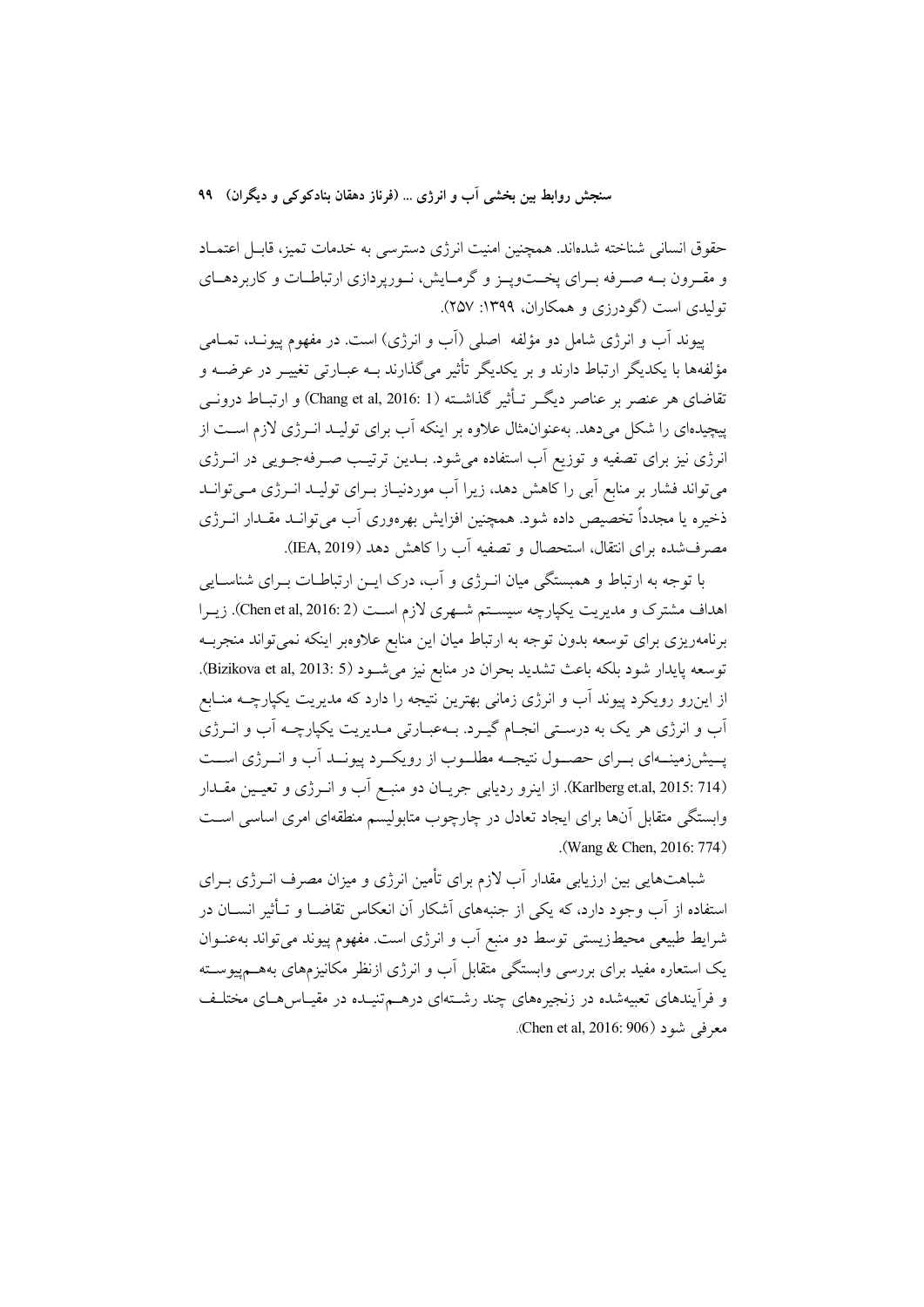در یک جمع بندی می توان گفت رویکرد پیوندی از مهـمترین رهیافـتهـای حـال حاضر برای دستیابی به تعادل پایدار در تولید و مصرف منابع است. از مزایای این رویکرد می توان به بهبود بهروری استفاده از منابع و دوری از اثرات نامطلوب سیاستهای توســعهای تک بخشی اشاره کرد (منعم و همکاران، ۱۳۹۹: ۲۷۶). پیوند آب و انرژی برای ایجاد امنیت آب و انرژی نیازمند ابزارهای یکپارچه برای تحلیلهای قابل پیش بینی که قـادر بــه شناســایی مبادلات بین بخش های مختلف، ایجاد برنامهریزی و مدیریت استراتژی هـا و سیاسـتهـای مقرونبهصرفه است، مي باشـد ( Zhang & Vesselinov, 2017: 3). يكـي از ايــن ابزارهـا روش داده — ستانده است. جدول داده – ستانده بهعنوان یکی از ابزارهـای قــوی بــهمنظـور انجــام تحلیل هـای مختلـف اقتصـادی ایــن موقعیــت را بــرای سیاســتگـذاران و تصــمیم گیــران ایجاد می کند تا ابتدا آثار برنامهها و سیاستها را قبل و بعد از اجرای آنهــا ارزیــابی و ابعــاد مختلف أن را بررسی نمایند. در حقیقت این جدول با نمایان کردن روابـط میـان بخــش۱هـا، امکان تحلیل روابط بین بخشی و اتخـاذ راهبردهـای توسـعهای مناسـب را فـراهم مـی سـازد (بانک مرکزی جمهوری اسلامی ایران، ۱۳۹۵).

### ٣. پيشينهٔ تحقيق

اهمیت توجه به امنیت آب و انرژی در سطح جهان مطالعات گستردهای باهـدف ایجـاد دیـد کلی در رابطه با پیوند آب و انرژی در سطح جهان شکل داده که در ادامه بــه چنــد مــورد از مطالعات انجامشده در این زمینه اشارهشده است.

یانگ و چن (Wang & chen, 2016) در یژوهش خود به بررسی رابطـه انــرژی و آب در سیستمهای تولید برق بادی پرداخته و انـرژی مـورد اسـتفاده بـرای اسـتخراج آب و تصـفیه فاضلاب و آب مصرفی برای تولید برق را مورد محاسبه قرار دادند. نتایج حاکی از آن است که مصرف آب در واحد تولید نیروی باد بسیار کمتر از سایر سیستمهـای تولیـد بـرق اسـت بهطوریکه مصرف انرژی سیستم آب در تولید برق بادی معادل ۱۰۷ ۳.۳۹۵ مگابایـت اسـت که از این میزان، فرآیند اسـتخراج آب ۹۰/۲۲ درصـد را شـامل مـیشـود. همچنـین در ایـن پژوهش به بررسی جریان آب و انرژی و روابط متقابل بین این دو منبع بـرای تولیــد نیــروی باد پرداخته شدهاست. در مطالعه دیگری کـه توسـط یانـگ و همکـاران (Wang et al, 2017) انجام شده است به بررسی چگونگی ایجاد تعـادل بـین انـرژی شـهری و مصـرف آب در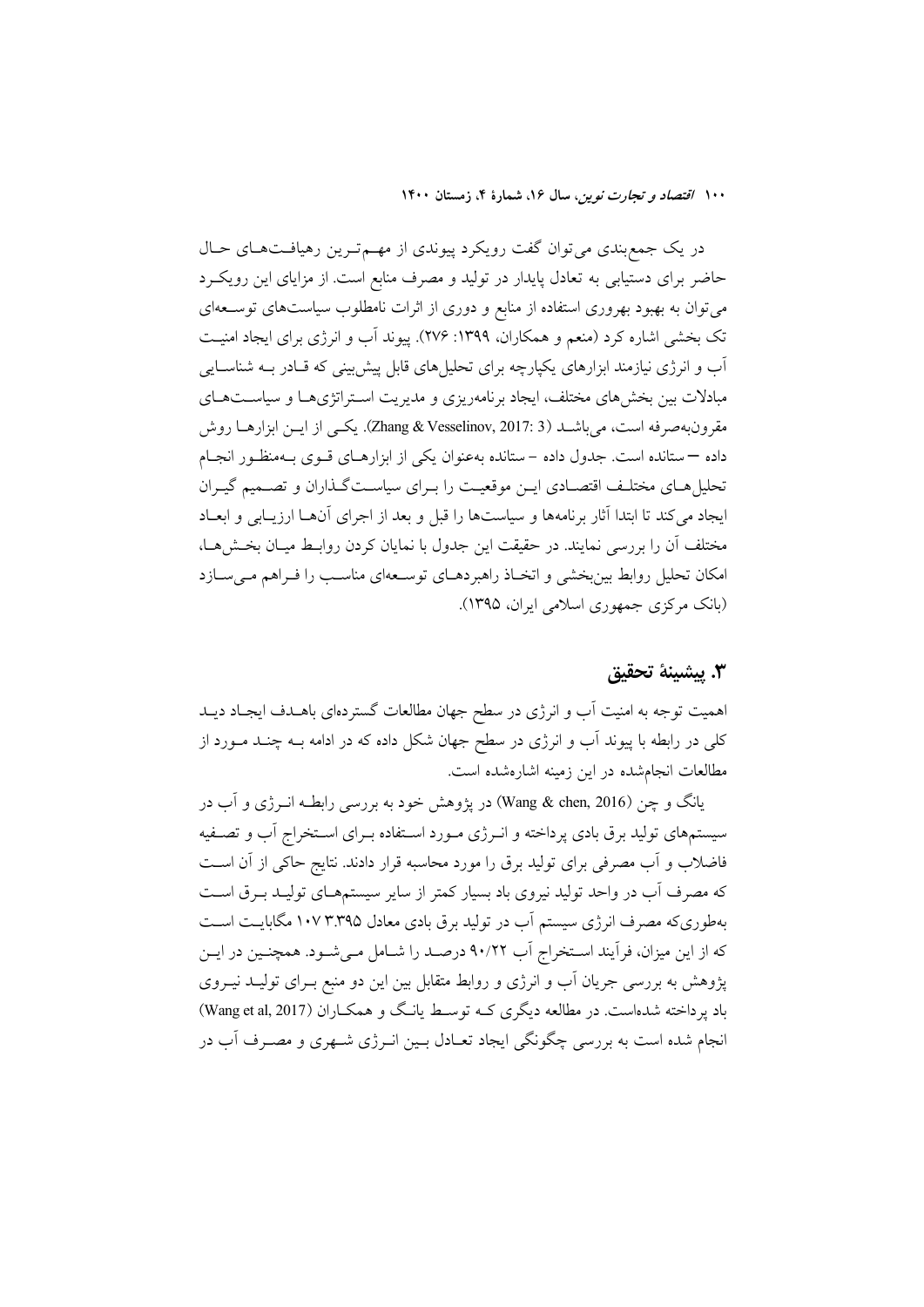پایتخت کشور چین (پکن) پرداختنـد. در ایــن پــژوهش، جریــان آب ترکیبـی بــه عنــوان مجموع جريان مستقيم اَب و جريان اَب مرتبط با انرژي و جريان انرژي مرتبط با اَب کــه با عنوان شبکههای ترکیبی شناخته میشوند، مورد بررسی قرار گرفتهاست. نتایج حـاکی از اّن است که بخشهای حملونقل، کشاورزی و ساختوساز مهم ترین بخشهـا در زمینــه تأثیرات پیوند آب و انرژی در شهر پکن بشمار میروند.

جن و همکاران (Chen et al, 2018) در مطالعه خود با استفاده از مــدل داده —سـتانده بــه بررسی رابطه آب —انرژی و انرژی — آب در منطقــه هنـگ کنـگ کشــور چــین پرداختنــد. شاخص های بدست آمده در این مطالعه نشان می دهد که آب مورد نیاز برای تأمین انــرژی و انرژی مورد استفاده برای تأمین آب تا سال ۲۰۵۰ به میزان ۹– ۷/۸ درصد افـزایش مـی یابــد. همچنین ژیائو و همکاران (Xiao et al, 2019) در مقاله خود بــا اســتفاده از مــدل داده — ستانده به بررســي پيونــد اَب –غــذا، غــذا – انــرژي و انــرژي – اَب در كشــور چــين پرداختند. نتایج نشان میدهد که کشاورزی و دامداری بیشـترین اسـتفاده از منـابع را در زنجیره تأمین دارد. بهطوریکه بخشهای کشاورزی، سایر بخشهای غذایی و دامــداری بیش ترین انرژی اولیه را مصرف می کنند. در همین حال نتایج حاصل از مدل بـرآوردی، حاکی از آن است که واردات و صادرات از گزینههای تأثیرگذار بر جریان منـابع اسـت. لئو و چن (Liua & Chen, 2020) با استفاده از مدل داده —ستانده چند منطقهای بــه بررســـی ریسک پیوند آب و انرژی در سیستم تجارت ملی می پردازند. آنها بیـان مـی کننـد خطـرات ناشی از کمبود منابع آب و انرژی را میتوان از طریــق فعالیــت تجــاری مــدیریت کــرد. در پژوهشی دیگر که توسط لبی و همکاران (Lee et al, 2021) انجام شــده اســت بــه بررســی ارتباط آب، انرژی و غذا در صنعت گردشگری چین طی سالهای ۲۰۱۷-۲۰۱۲ پرداخته شده است. نتایج حاکی از آن است که درمجموع ۱۵۵۵۶ میلیون مترمکعب آب و ۴۹۶۴ میلیون تن انرژی برای حمایت از صنعت گردشگری چین مصرفشده است.

از جمله مطالعات صورت گرفته در داخل کشور می توام به مطالعه گودرزی و همکـاران (۱۳۹۷) اشاره کرد که به بررسی بهرهوری منابع اَب موجود با استفاده از رویکرد اَب، غــذا و انرژی با توجه به تغییرات آتی در شهر بروجرد میپردازنـد. نتـایج حاصـل از ایــن پــژوهش نشان میدهد بعد از بازچرخانی دوباره آب میٍ توان حدود ۶۰ درصد از تقاضای فعلـی شـهر بروجرد را تأمین کرد که می توان از این منبـع بـرای کشــاورزی شــهری، آبیــاری درختــان و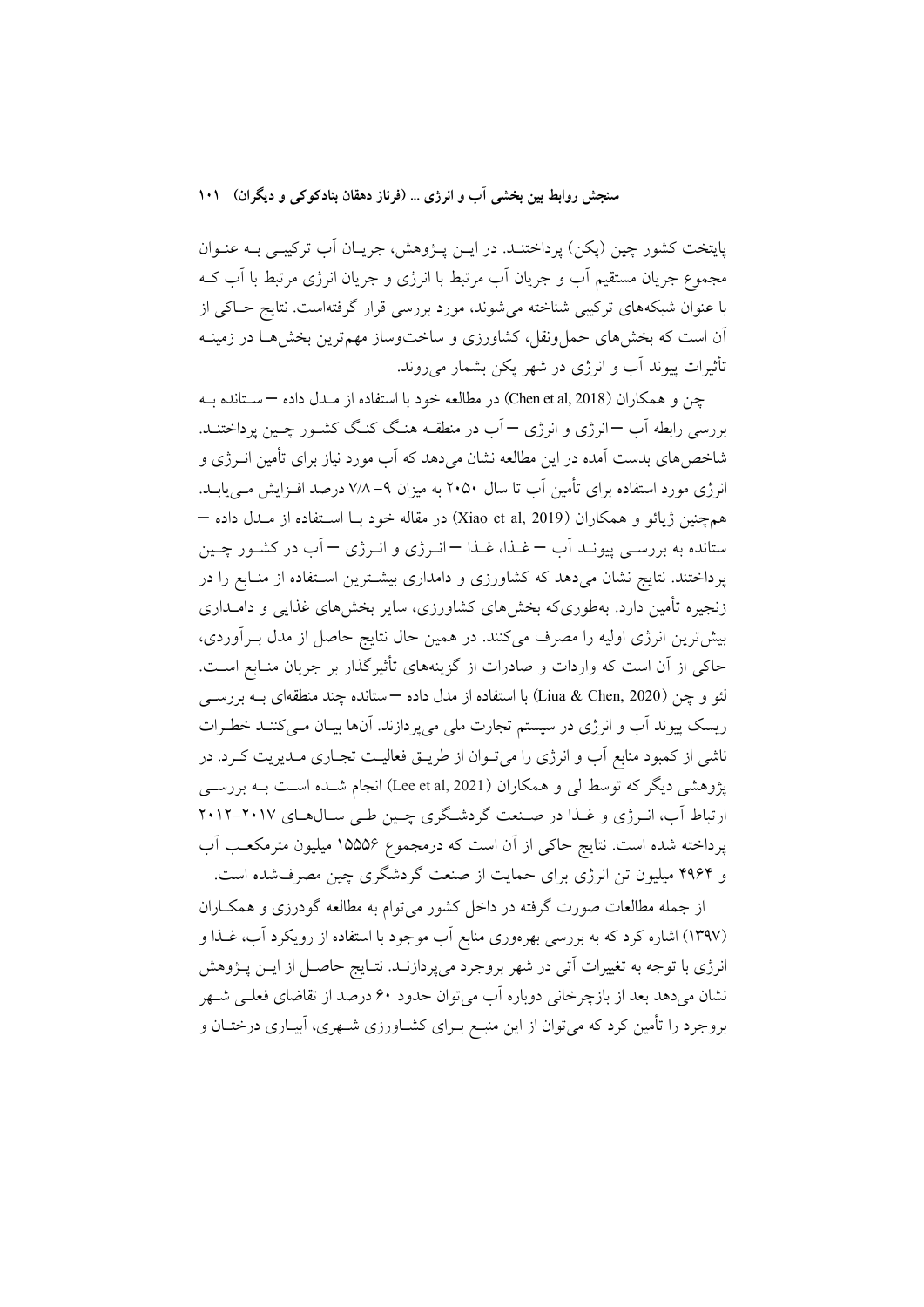فضای سبز و از فاضلاب برای تولید انرژی الکتریکی استفاده کرد. در پژوهش دیگر صـفایی و همکاران (۱۳۹۹) در دو سناریو با در نظر گرفتن رویکرد هم بست و بدون در نظر گرفتن رویکرد همهبست به بررسی وضعیت منابع آب و انرژی و مصارف آنها مـیپردازنــد. نتــایج حاصل از این پژوهش نشاندهنده آن است که با در نظر گرفتن رویکرد هم بست وضـعیت منابع اّبهای زیرزمینی در سال ۱۴۱۴ به پایان می٫رسد درصورتی که بــدون در نظــر گــرفتن این هم بست این شرایط در سـال ۱۴۱۷ رخ خواهـد داد. در مطالعـات دیگـری کـه توسـط قربانی و همکاران (۱۳۹۹)، منعم و همکاران (۱۳۹۹) و اسـلامی و همکـاران (۱۳۹۹) انجـام گرفته است به ارزیابی پیوند آب، انرژی و غـذا در جهـت مـدیریت منـابع اَب شـبکههـای آبیاری پرداخته شده است.

همانطور که در مطالب قبلی به آن اشاره شد با توجـه بـه محـدودیتهـای موجـود در استفاده از منابع آب و انرژی در ایران، اهمیت بررسی رویکرد آب و انرژی ضـروری اسـت. شواهد و منابع موجود حاکی از آن است که مطالعات بسیار محدودی در رابطه با پیونــد آب و انرژی در ایران صورت گرفته است. این مطالعات عمدتاً بــه معرفــی یــا تعریــف پیونــد و پتانسیل پیادهسازی این مفهوم اشاره دارد. اما آنچه حائز اهمیت است پیادهسازی ایــن مفهــوم بهصورت كاربردي مي باشد.

در ایران پژوهشهایی در این راستا انجامشده است که به مدیریت منـابع آب بــا اســتفاده از این پیوند پرداختهشده است، اما میزان انرژی مورداستفاده برای آب و یا بـالعکس، روابـط بین بخشی این منابع و کل جریان مصرفی مستقیم و غیرمستقیم نادیده گرفتهشـده اسـت کـه بهعنوان یک ضعف قلمداد می شود. ازاین رو نوآوری پژوهش حاضر این است که به بررســی رابطه (پیوند) کمی میان دو منبع آب و انرژی در بخشهای اقتصـادی دو منطقــه اصــفهان و یزد بهعنوان دو استان بسیار مهم در کشور ازنظر جایگاه اقتصادی و بــا اســتفاده از روش داده –ستانده دومنطقهاي بپردازد. كـه ايـن امـر بـا شناسـايي وضـعيت مصـرف (مسـتقيم و غيرمستقيم) أب و انرژي و روابط بين بخشي ميان أنها و محاسبه كل جريــان مصــرفي أب و انرژی، منجر به شناسایی پتانسیلها و جایگاه هر بخش مـیشـود کـه مـیتوانـد گـامی در راستای ارائه راهکارها و سیاستگذاریهای مناسب باشد.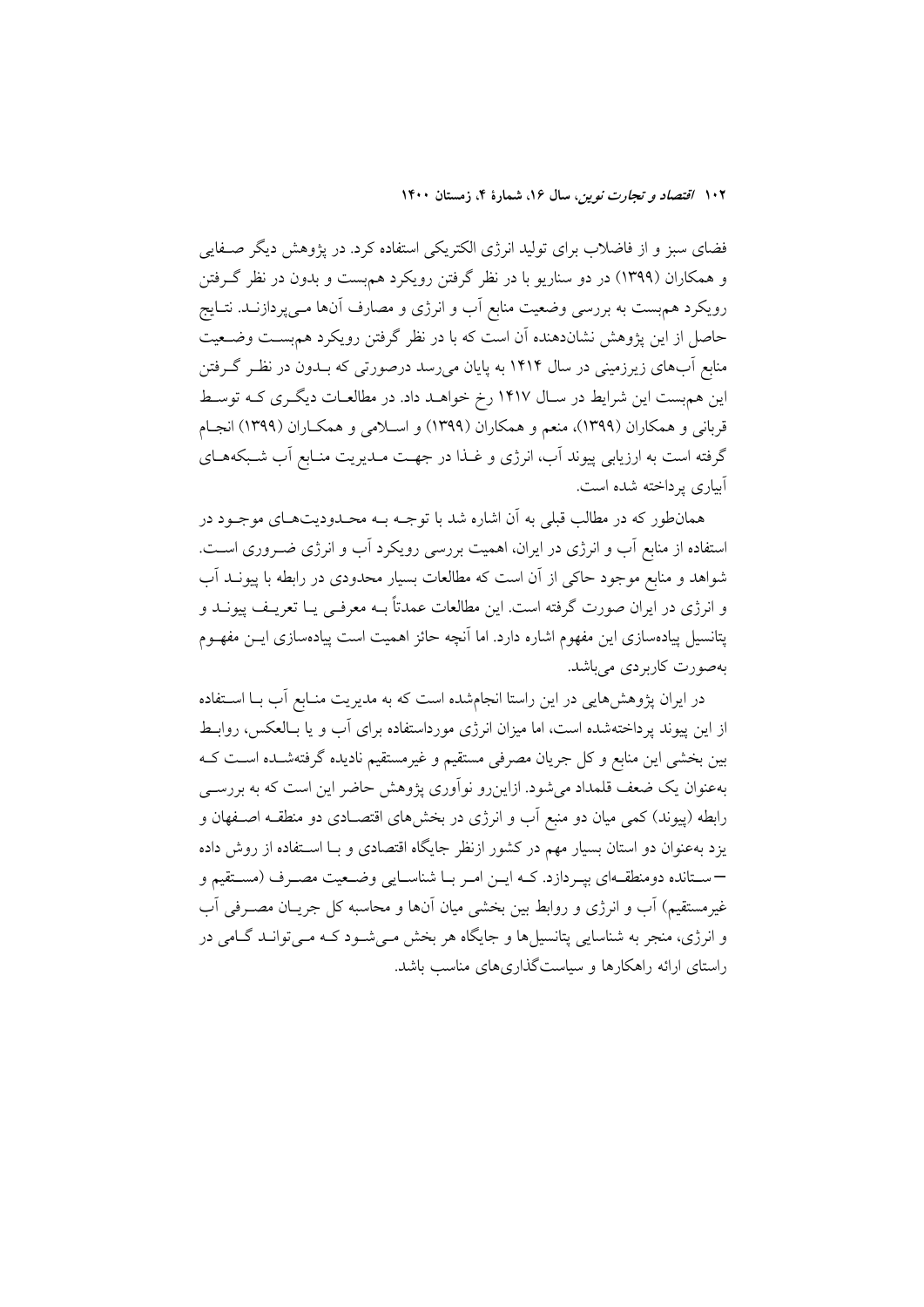## ۴. مواد و روش ها

### ۰.۴ منطقهٔ موردمطالعه

يژوهش حاضر در دو منطقه اصفهان و يزد، انجامگرفته است. اسـتان اصـفهان بـا مســاحتى حدود ۱۰۶۷۸۶ کیلومترمربع، ۶/۴ درصد از مساحت کـل کشـور را بـه خـود اختصـاص داده است و ازنظر وسعت سومین استان کشور محسوب می شـود. جمعیـت ایــن اسـتان در سال ۱۳۹۸ بالغ بر ۵۱۲۰۸۵۰ میلیون نفر برآورد شـده کـه سـهمی نزدیـک بـه ۶/۵ درصـد از جمعیت کل کشور را شامل میشود و سومین استان پرجمعیت ایران شناختهشده است.

با توجه به اینکه یکی از مؤلفههای اقتصادی جهت مقایسه اقتصـاد منـاطق و اسـتانهـای یک کشور، تولید ناخالص داخلی است، آمار موجود در سال های ۱۳۹۸ مبین این اسـت کـه استان اصفهان پس از استان تهران و خوزستان رتبه سوم کشوری و در صورت درنظر گـرفتن نفت، رتبه دوم کشوری را به خود اختصاص داده است. ارزش تولیـد ناخـالص داخلـی در این استان ۵/۴۲ درصد مقدار کل کشـور اسـت و ایـن مقـدار بـدون نفـت بـه ۸/۳ درصـد افزایش می یابد (سالنامه آماری کشور، ۱۳۹۸). با توجه به گزارشهای اداره کـل هواشناسـی، این استان با قرارگیری در منطقه خشک و نیمهخشک مرکزی کشـور و بـا توجـه بـه اینکـه ۳۰ درصد از مساحت استان را بیابان تشکیل داده (رتبه پنجم کشوری) ازجملـه اسـتانهـای کم آب ایران و همواره تحت تأثیر پدیده خشکسـالی بـوده اسـت بـهگونـهای کـه وجـود رشتهکوههای زاگرس در غرب استان مانع نفوذ رطوبت به نواحی مرکزی و شـرق مـیشـود (شکل ۱). همچنین مجموع مصرف شش حامل انرژی شامل (گازوئیل، گاز طبیعـی، بنـزین، نفت سـفيد،گاز مـايع، نفـت كـوره و نفـت سـياه) اسـتان اصـفهان در سـال ۱۳۹۶، معـادل ۷۹۳۱ میلیون لیتـر بـوده اسـت. ایـن میـزان مصـرف ۱۰/۲ درصـد مصـرف کـل کشـور را شامل می شود و استان را در رتبه دوم قرار داده است (آمارنامه انرژی وزارت نفت، ۱۳۹۶).

منطقه موردمطالعه ديگر در پژوهش حاضر استان يزد است. اين استان با مساحتى حــدود ٧٣٢٧٧ كيلومترمربع بهعنوان هشتمين استان وسيع كشور شناختهشـده اسـت. جمعيـت ايــن اسـتان حــدود ١١٣٨٥٣٣ نفــر بــراَورد شــده كــه ١/٤ درصــد از كــل جمعيــت كشــور را شامل می شود و از این لحاظ در بین سایر استانهای کشور در رده ۲۴ قرار دارد. تولیـد ناخالص داخلي اين استان نيز حدود ١/۶ درصد كـل محصـول ناخـالص داخلـي و حــدود ۲ درصد تولیـد ناخـالص داخلـي بـدون نفـت كشـور را تشـكيل مـيدهـد (سـالنامه أمـاري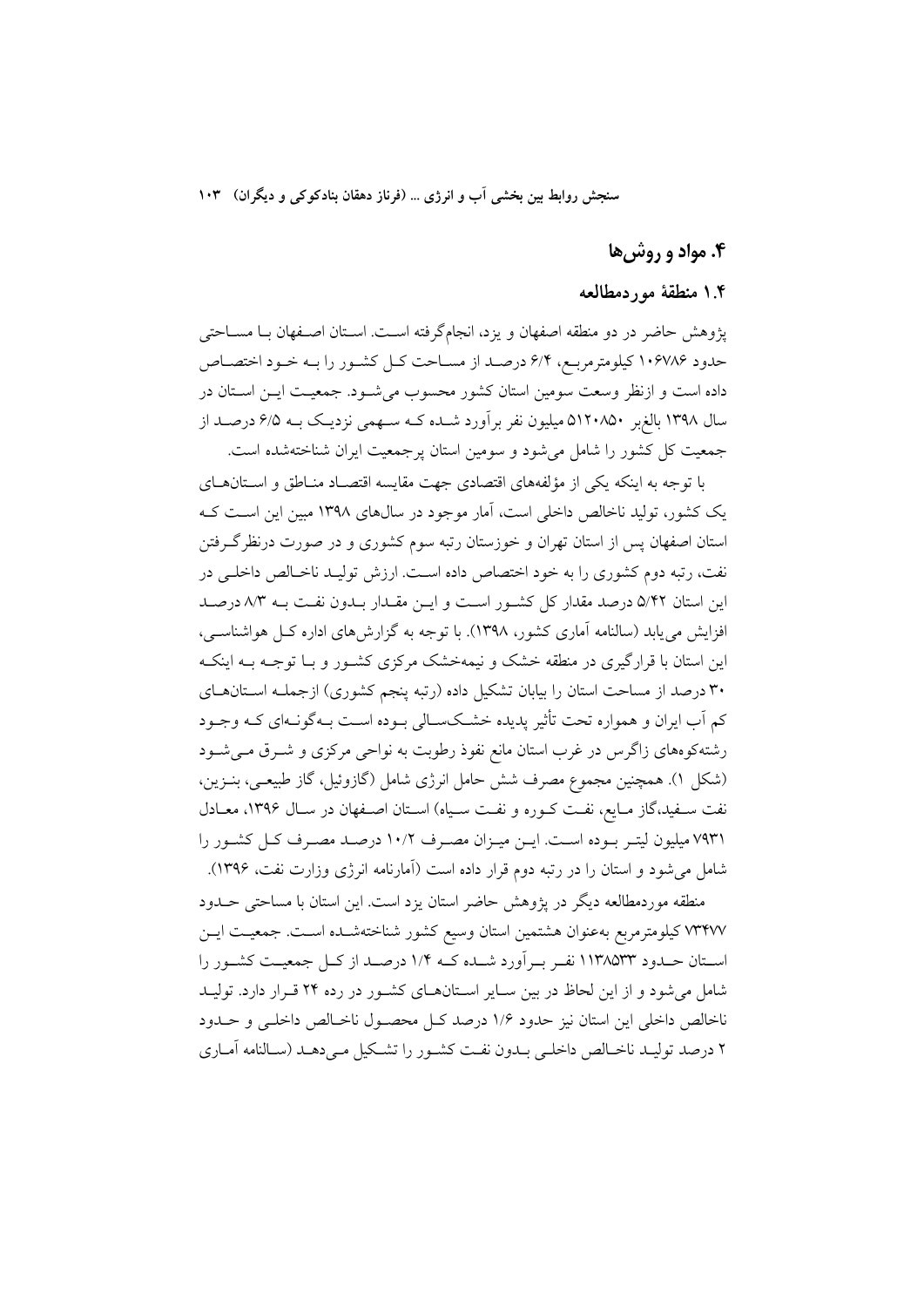كشور، ١٣٩٨). اين استان از سمت غرب و شمال غرب در همسايگي اسـتان اصـفهان اسـت و در دشت کــویر واقــع در مرکــزیتــرین و خشــکتــرین منطقــه کشــور قــرار دارد (شــکل ۱). بهطوریکه بهعنوان یکی از کمبارش ترین و کم اَبترین استانهای کشـور، بـیش از یـک دهــه خشکسالی مخرب را تجربه کرده است امـا هرچنـد طـی دو سـال اخیـر بـا بهبـود وضـعیت بارش ها مواجه شده است ولي همچنان با بحران كم آبي دستوينجه نـرم مـي كنـد. هــمچنـين مجموع مصرف شش فراورده انرژی استان یزد در سال ۱۳۹۶، معادل ۲۲۱۷ میلیـون لیتـر بــوده که این میزان مصرف ۲/۹ درصد مصرف کل کشور را شامل می شـود و اسـتان را در رتبـه ۱۵ قرار داده است (آمارنامه انرژی وزارت نفت، ۱۳۹۶).



شکل ۱. اقلیم دو منطقه یزد و اصفهان به روش کوپن-گایگر (Köppen-Geiger) منبع: طیب رضینی، ۱۳۹۵

## ۲.۴ پایههای آماری

همان طور که در بخشهای پیشین اشاره شد در این مقالـه از چـارچوب الگـوی داده – ستانده دومنطقهای بهمنظور تجزیهوتحلیل روابط (پیوند) منابع محیطزیستی در بخشهای اقتصادی استفادهشده است. بر این اساس جدول داده –ستانده مورداستفاده جلدول ارزشمی مربوط به سال ۱۳۹۰ است و میزان مصرف آب و انرژی بخشهای مختلف در ایــن جــدول بهصورت برداری برونزاست که مقادیر آن برای هر بخش بر حسـب میلیــون بــی تــی یــو و میلیون مترمکعب بیانشده است. در ابتدا جدول ارزشی داده — ستانده منطقهای سال ۱۳۹۰ استان اصفهان و یزد با بـهکـارگیری روش سـهم مکـانی خـاص فلـگ ( Industry-Specific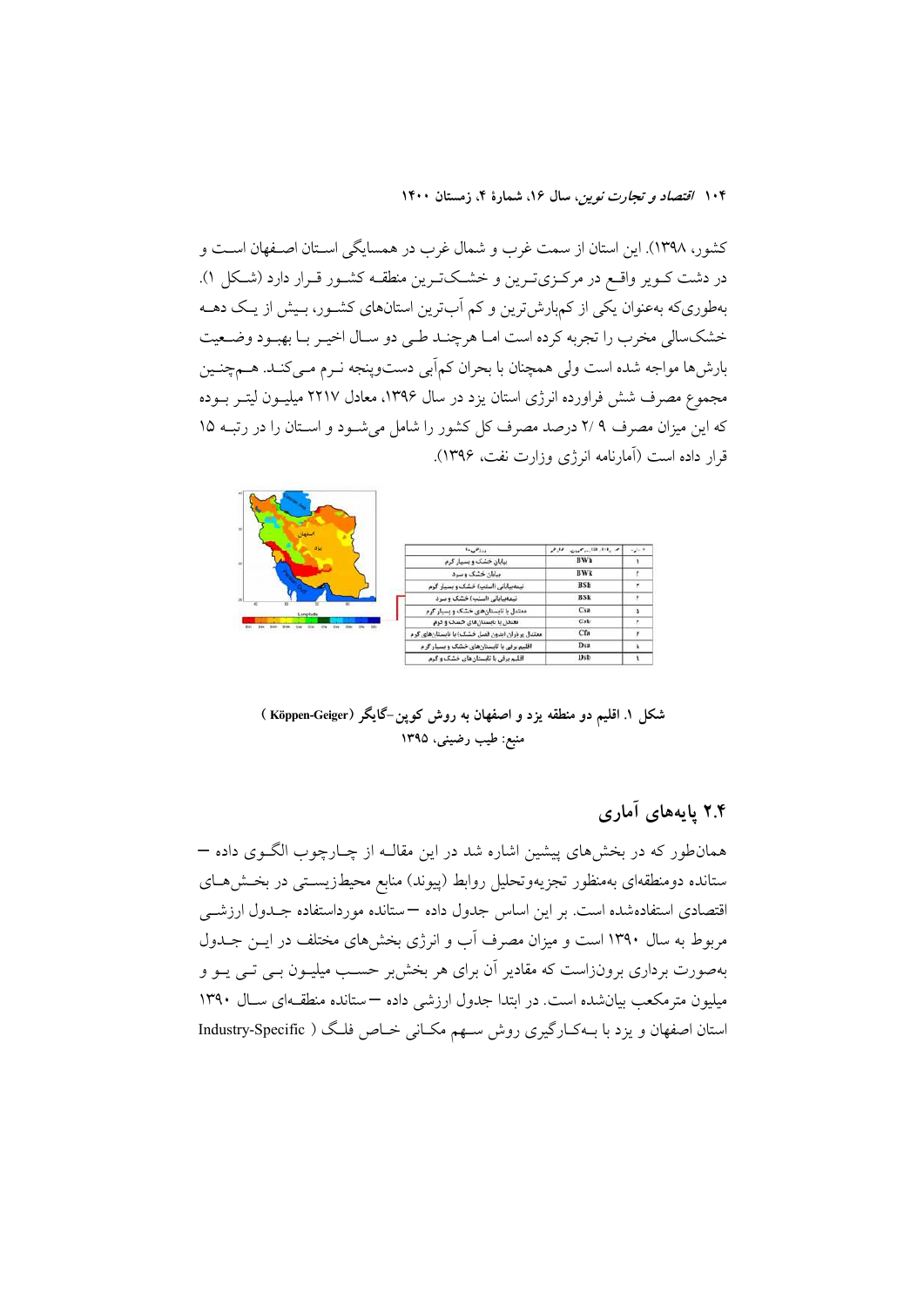FLQ: SFLQ) از جدول داده —ستانده بـهروز شـده سـال ۱۳۹۰ و حسـابهـاي منطقـهاي همان سال استخراج و متناسب با ساختار تولیدات و دادههـای مصـرف آب و انــرژی اســتان اصفهان و یزد در ۲۰ بخش تجمیع شده است (جدول ۱)

| نام بخش                                                                                     | شمار ه<br>بخش | نام بخش                                                                                    | شمار ه<br>بخش |  |  |  |
|---------------------------------------------------------------------------------------------|---------------|--------------------------------------------------------------------------------------------|---------------|--|--|--|
| ساخت فلزات اساسى                                                                            | ۱۱            | كشاورزى                                                                                    | $\mathcal{L}$ |  |  |  |
| ساخت محصولات فلزى فابريكي بهجز<br>ماشینألات و تجهیزات                                       | $\mathcal{N}$ | نفت خام، گاز طبیعی و سایر معادن                                                            | ٢             |  |  |  |
| ساخت ماشين آلات وتجهيزات<br>طبقهبندی نشده در جای دیگر                                       | $\mathcal{N}$ | ساخت محصولات غذایی و آشامیدنی و<br>تنباكو                                                  | ٣             |  |  |  |
| ساخت، تعمير و نصب محصولات<br>یارانهای، الکترونیکی و نوری، ساخت،<br>تعمير و نصب تجهيزات برقي | $\mathcal{N}$ | ساخت منسوجات                                                                               | ۴             |  |  |  |
| ساخت وسایل نقلیه موتوری و سایر<br>تجهيزات حملونقل                                           | ۱۵            | ساخت پوشاک، عمل آوری و رنگ کردن<br>خز، دباغی و پرداخت چرم و سایر<br>محصولات چرمى           | ۵             |  |  |  |
| ساخت مبلمان و مصنوعات طبقهبندی<br>نشده در جای دیگر                                          | ۱۶            | ساخت چوب و محصولات چوبي                                                                    | ۶             |  |  |  |
| آب و برق و گاز                                                                              | $\mathcal{V}$ | ساخت كاغذ، محصولات كاغذى و چاپ                                                             | $\sqrt{ }$    |  |  |  |
| ساختمان                                                                                     | $\lambda$     | ساخت کک، فرآوردههای حاصل از تصفیه<br>نفت و سوختهای هستهای و ساخت مواد<br>و محصولات شیمیایی | $\lambda$     |  |  |  |
| حملونقل                                                                                     | 19            | ساخت محصولات از لاستیک و پلاستیک                                                           | ٩             |  |  |  |
| ساير خدمات                                                                                  | ٢.            | ساخت محصولات كاني غيرفلزي                                                                  | ١.            |  |  |  |

جدول ۱. عناوین بخشهای اقتصادی دو منطقه اصفهان و یزد

روش SFLQ برتری قاطعی در تخمین ضرایب منطقهای نسبت به سایر روشهای سـهم مکانی دارد، مزیت این روش این است که ضرایب ملی در بخشهای مختلف اقتصـادی بـه نسبتهای متفاوتی تعدیل می شوند. همچنین در این روش تــا حــد زیــادی مشــکل تخمــین بیش|زحد ضرایب منطقهای برطـرف شـده و بـر اسـاس همـه معیارهـای ارزیـابی درروش، ستانده استانی با خطای کمتری برآورد میشود (Kowalewksi, 2015: 245). رابطـه (۱) نقطـه شروع روش سهم مكانى در شرايط فقدان آمار و اطلاعات موردنياز است: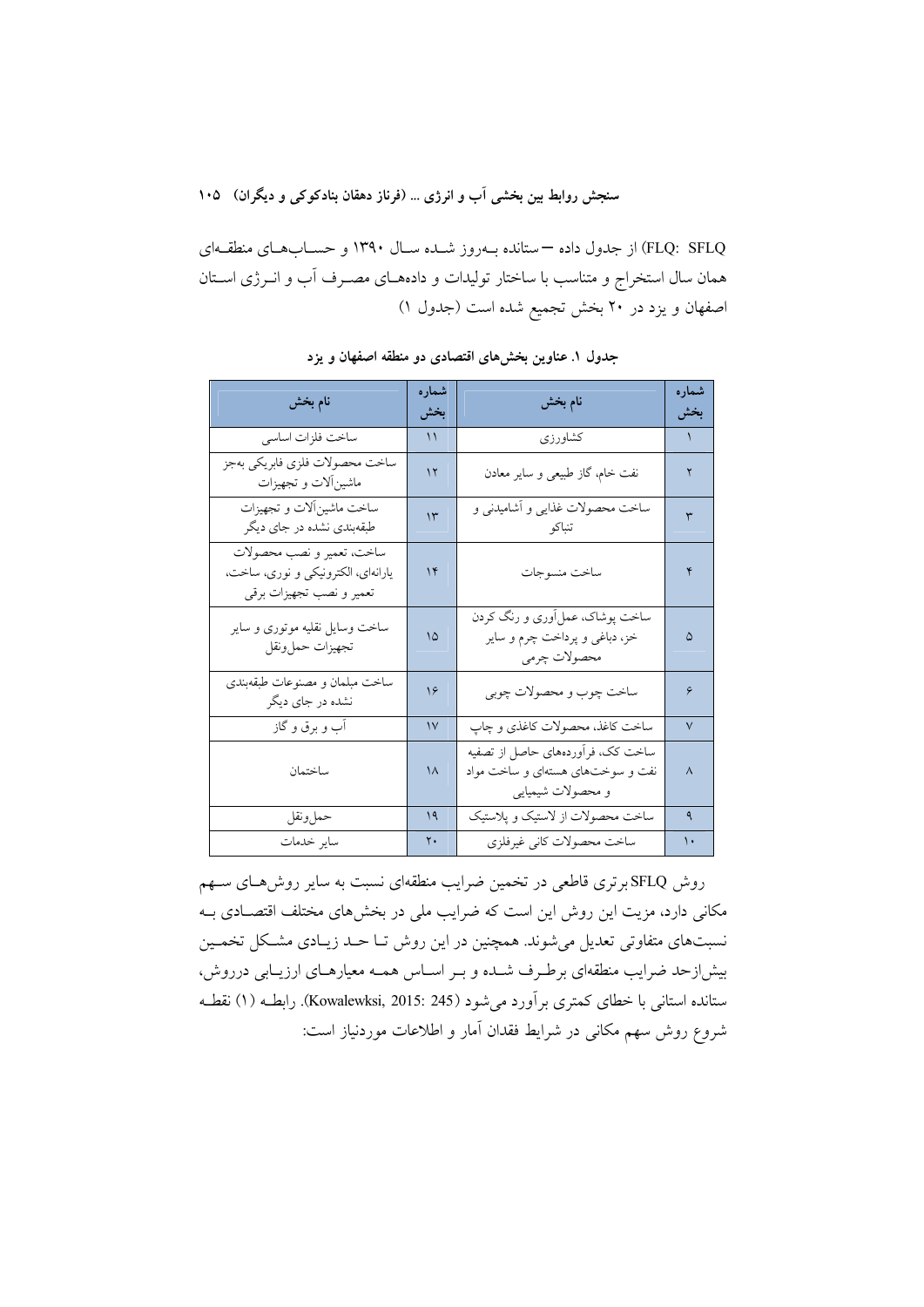$$
r_{ij} = (LQ)^* a_{ij} \tag{1}
$$

تخصری از ماتریس ضرایب واسطهای درون منطقـه،  $a_{\rm ij}$ عنصـری از مــاتریس ضــرایب P ملی و LQ ضریب الگوی سهم مکانی را نشان میدهد. در این مقاله با توجــه بــه اســتفاده از روش SFLQ می توان نوشت:

$$
SFLQ_{ij} = \begin{cases} CILQ_{ij} \times \lambda_j & \text{for } i \neq j \\ SLQ_{ij} \times \lambda_j & \text{for } i = j \end{cases}
$$
 (7)  

$$
\lambda = \left[ \log_2 \left( 1 + \frac{X^r}{X^n} \right) \right]^\delta & 0 \le \delta < 1 \quad 0 \le \lambda \le 1
$$

$$
r_{ij} = \begin{cases} \left( \text{SFLQ}_{ij} a_{ij} \right) & \text{if } \text{SFLQ}_{ij} \le 1\\ a_{ij} & \text{if } \text{SFLQ}_{ij} > 1 \end{cases} \tag{\text{F}}
$$

كه در آن CILQ<sub>ij</sub> و SLQ<sub>ij</sub>به ترتيب سهم مكاني متقــاطع صــنعتي و ســهم مكــاني ســاده بخش عرضه كننده و تقاضاكننده هستند. ٨ ضريب تعديل منطقه و 8 ضريب تعـديل ســاختار اقتصادی منطقه است. مقادیر 8 برای بخش هـای مختلـف درروش SFLQ متفـاوت اسـت و میزان آن برحسب حداقل کردن ستانده واقعی هر منطقه با ستانده تخمینی حاصل مـیشـود. در این روش، مقدار کوچکتر 8 به معنی ۸ بزرگتر و تعدیل کمتر ضرایب ملی است. سـپس بر مبنای جدول داده —ستانده استان اصفهان و یزد میتوان به محاسبه شدت (تـأثیر) روابـط منابع اَب و انرژی در هر بخش اقتصادی دو منطقه پرداخت.

آمارهای مربوط به مصـرف شـش حامـل انـرژي، «گازوئيـل»، «گـاز طبيعـي»، «بنـزين»، «نفت سفید»، «گاز مایع» و «نفت کوره و نفت سیاه» بخشهای مختلف اقتصادی سـطح ملـی بهصورت مقداری از ترازنامه هیــدروکربنی ســال ۱۳۹۰ اســتخراج شــده اســت و بــر اســاس سرفصل های ترازنامه در ۸ سرفصل آورده شده است که شامل: تجاری، خدماتی و عمــومی، صنعت، حمل ونقل، کشاورزی، نیروگاه، پتروشیمی، پالایشگاه و سایر معادن است. همچنـین آمارهای مربوط به دو منبع آبهای سطحی و زیرزمینی از پایگاههای شرکت مدیریت منـابع آب، شرکت مهندسی آب و فاضلاب ایران، سازمان جهاد کشـاورزی و نتـایج آمـارگیری از معادن در حال بهرهبرداری مرکز آمار ایران استخراج شده است. حـال بـرای محاسـبه میــزان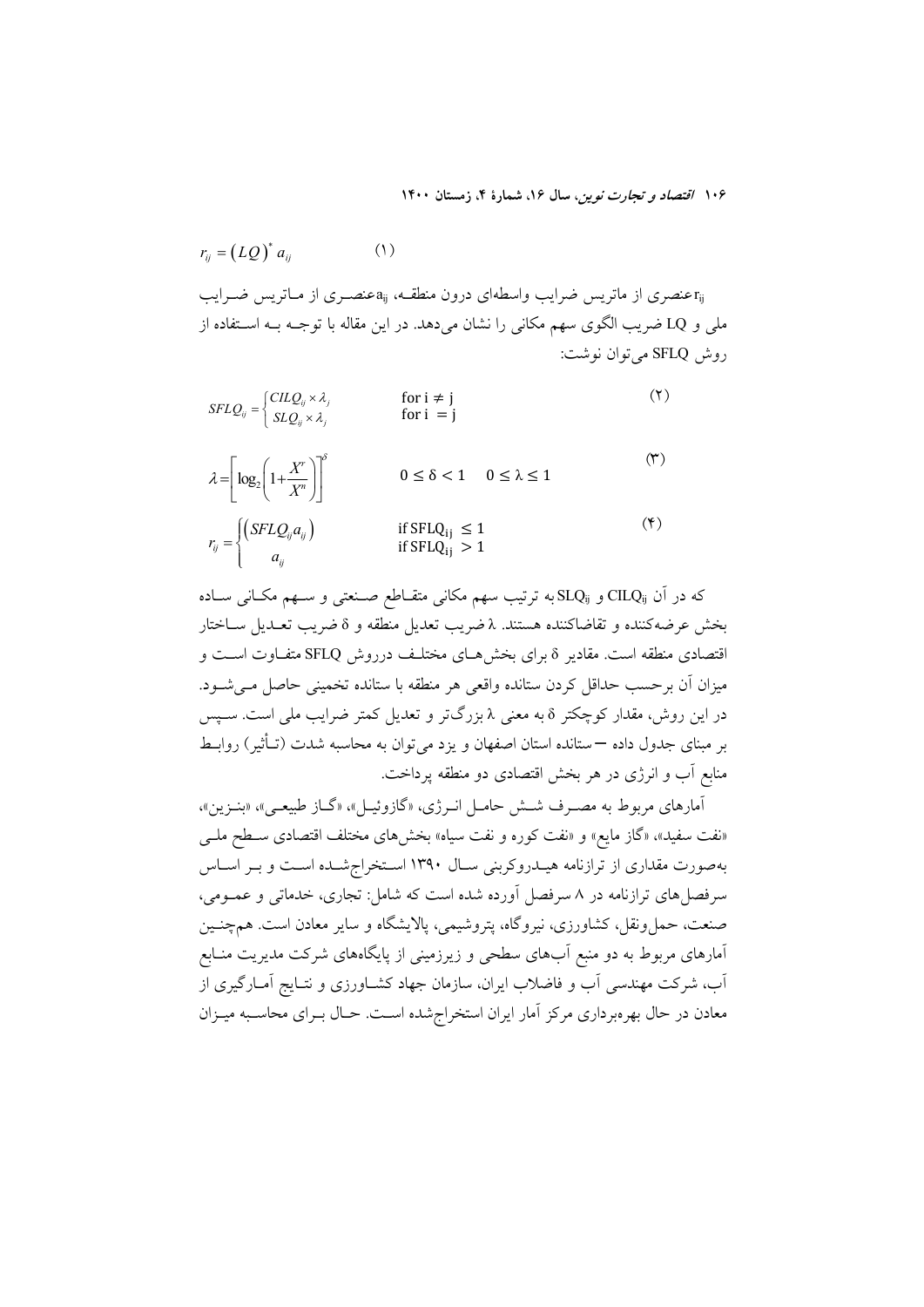انرژی و آب مصرفی بخشهای اقتصادی استان اصفهان و یزد ابتدا از ضـرایب انــرژی و آب بخش ملی که مطابق رابطه (۵) محاسبه می شود، استفادهشده است:

$$
\tau_{ij}^{e-w} = \frac{\omega_{ij}^{e-w}}{X_i^{e-w}}
$$
 (2)

تریب انرژی و آب بخشهای اقتصادی در سطح ملـی، «۵۰ مقـدار انــرژی و آب $\tau_{ij}^{\text{e-w}}$ مصرفی توسط هر بخش ملی و «×ٌk"ستانده هر بخش در سطح ملی است. سپس بــا اســتفاده از ستانده بخشهای مختلف استان اصفهان و یزد که از حسابهای فرا منطقهای مرکـز آمـار استخراج شده و با پیش ضرب ستانده اسـتانی هـر بخـش در ضـرایب مصـرف ملـی، میـزان مصرف آب و انرژی هر بخش در سطح هر دو استان محاسبه می شـود. نکتـهای کـه در ایــن مرحله باید موردتوجه قرار گیرد، مسئله یکســانســازی واحــدها اســت. پــس از جمــع|َوری دادهها و به علت متفاوت بودن واحد هر حامل انرژی، به یکسانسازی هر واحد به بی تی یــو یر داخته می شود. در این مرحله با ضرب انرژی مصـرفی هـر بخـش در مقـادیر جـدول (۲) می توان میزان انرژی مصرفی هر پخش را برحسب پی تی بو به دست آورد.

جدول ۲. ضرایب تبدیل انواع حاملهای انرژی به واحد بی تی یو

منبع: معاونت امور برق و انرژی –دفتر برنامهریزی و اقتصاد کلان برق و انرژی

| نفت کوره و نفت سیاه | گاز مايع | نفت سفيد     | بنزين | گاز طبیعی | گازوئیل |
|---------------------|----------|--------------|-------|-----------|---------|
| 4.44                | 47/99    | $\mathbf{r}$ | ۳۱/۸۹ | 4.4       | ۳۵/۸۲   |

## ۳.۴ روش شناسی روابط (پیوند) آب و انرژی با استفاده از مدل داده – ستاندهٔ دو منطقهای

مطالعات منطقهای حاکی از آن است که هر منطقه نقش اکولوژیکی متفـاوتی در مصـرف آب و انرژی منطقهای ایفا می کند اما در حال حاضر محدودیتهایی مانند، آلودگی محیطزیست و توسعه نامتوازن بهطورجدي مانع ادغام و همكاري در برخي از منـاطق شـده اسـت ( Li et al, 2014: 430). در این راستا در یژوهش حاضر تلاش بـر ایـن اسـت تـا چگـونگی جریـان دو منبع اَب و انرژی در بین بخشهای اقتصادی دو منطقه اصفهان و یزد تبیین شود.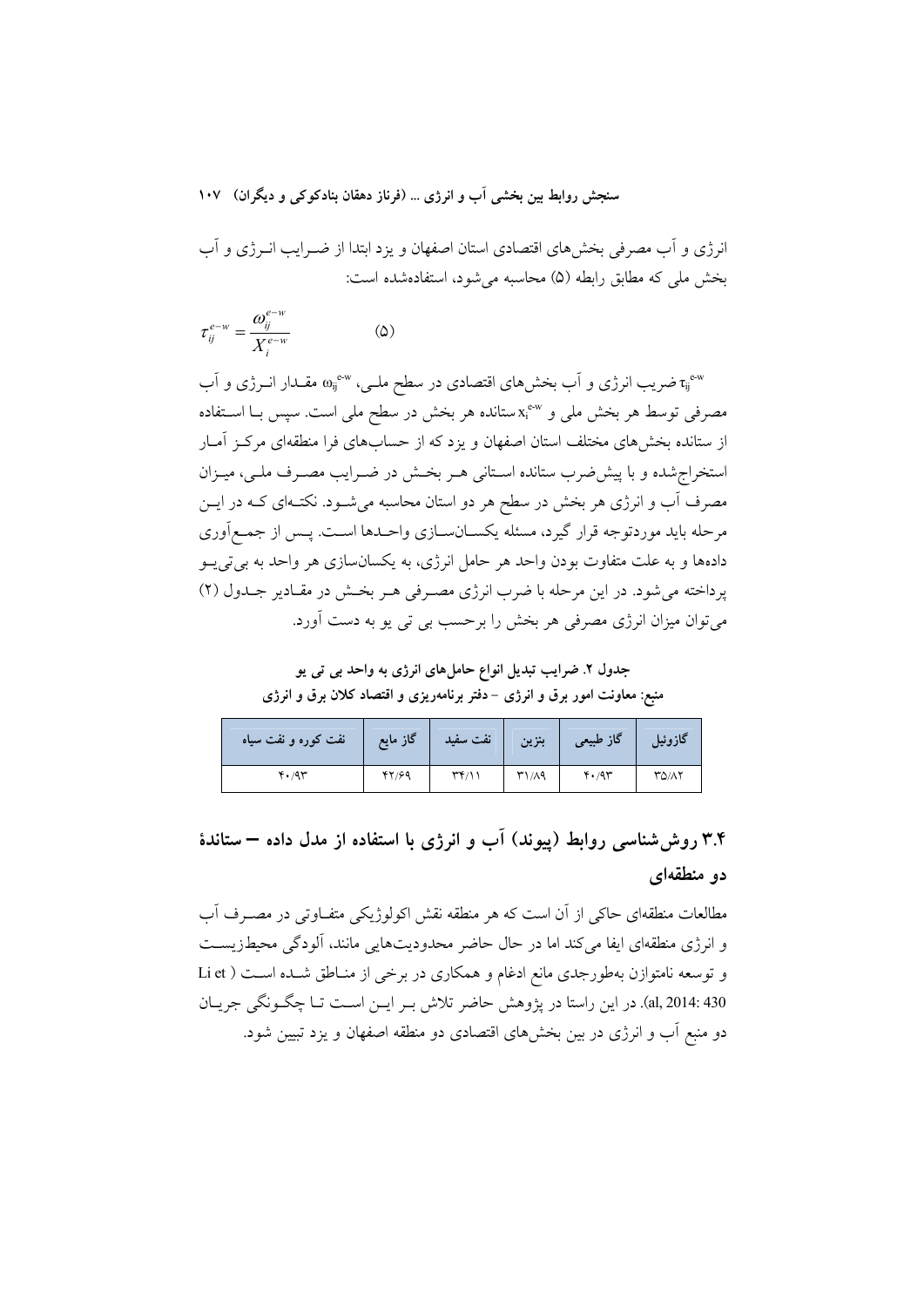برای انعکاس سیستمهای جریان آب و انــرژی هــر منطقــه یــک چــارچوب حســابداری مناسب که شامل فرآیندهای عرضــه و تقاضــا مــیباشــد. لازم اســت. ردیــابی آب و انــرژی اختصاص دادهشده توسط یک سیستم منطقهای از دیدگاه تولید و مصرف اغلـب بـر اســاس تجزيهوتحليل جريان مــواد (MFA: material flow analysis) و تجزيـــهوتحليــل داده –سـتانده (Input – output analysis) عرضه می شود (Kennedy et al, 2011: 2400)

الگوی داده –ستانده یک روش حسابداری کارا است که برای تخمـین روابـط فیزیکـی مبتني بر جريانهاي يولي اتخاذشده است (Liu et al, 2017: 3110). اين الگو توسـط لئونتيـف (Leontief) ارائه و برای تحلیل فعالیتها و ارتباطات محیطزیستی ازجملـه تحلیـل جریـان مستقيم و غيرمستقيم أب و انرژى ميـان بخــش٨هـاي مختلـف اقتصـاد، جريانــات انتشــارات محيطي و فعل وانفعالات ناشي از آنها در ميان بخش هاي اقتصاد ابجادشده است ( .Li et al 250 :2015 :2604; Zhang et al, 2015). رويكرد بالا بــه يـايين ` (ملــي بــه منطقــهاي) ازجملــه رویکردهای منطقهای جدول داده —ستانده است که به بررسی جریـانهـای فیزیکــی آب و انرژی پرداخته و سیاستگذاران را قادر میسازد تا علاوه بـر شناسـایی بخـش۵حـای کلیـدی مناطق ازنظر تولید و اشتغال، تحلیل پیونــدهای بخشــی منــاطق و جریــان مبــادلات تجــاری هر منطقه، الگوی تجارت بین مناطق را نیز شناسایی و طراحی نمایند. همچنین علاوه بر ایــن میتواند ضعفهای آماری موجود در سطح منطقه را بهطور شـفاف نشـان داده و هــمچنــین ممکن است جزئیات بیشتری را در سطح منطقه شرح دهد (Jiang et al, 2016: 136).

اّنچه در روابط (پیوند) منابع محیطزیستی به اّن پرداخته میشود پی بـردن بــه مصــارف مســتقيم اَب و انــرژي، روابــط انــرژي و اَب بــين هــر بخــش اقتصــادي (در ايــن پــژوهش ۲۰ بخش اقتصادی موردبررسی است) از طریق تحلیل شبکههای محیطزیستی و سـرانجام ردیابی شدت انرژی و اَب مصرفشده و جریانهای بینبخشــی ناشــی از بــرهمکـنش۵ــا و اختلافــات بخشـــي در سيســـتم پيونـــد اَب و انـــرژی بـــا اســـتفاده از مـــدل داده —ســـتانده دومنطقـهای اســت کــه بیــانگر جریانــات انــرژی ترکیبــی (Hybrid Energy) و آب ترکیبــی (Hybrid Water) میباشد (شکل ۲). همچنین شکل (۲) بیـانگر آن اسـت کـه، هـر بخـش اقتصادی در هر منطقه علاوه بر اینکه با یکدیگر ارتباط مستقیم و غیرمستقیم از جهت تبـادل دو منبع انرژی و آبدارند، دو منطقه اصفهان و یزد هم با یکدیگر ارتباط تجـاری دارنــد. در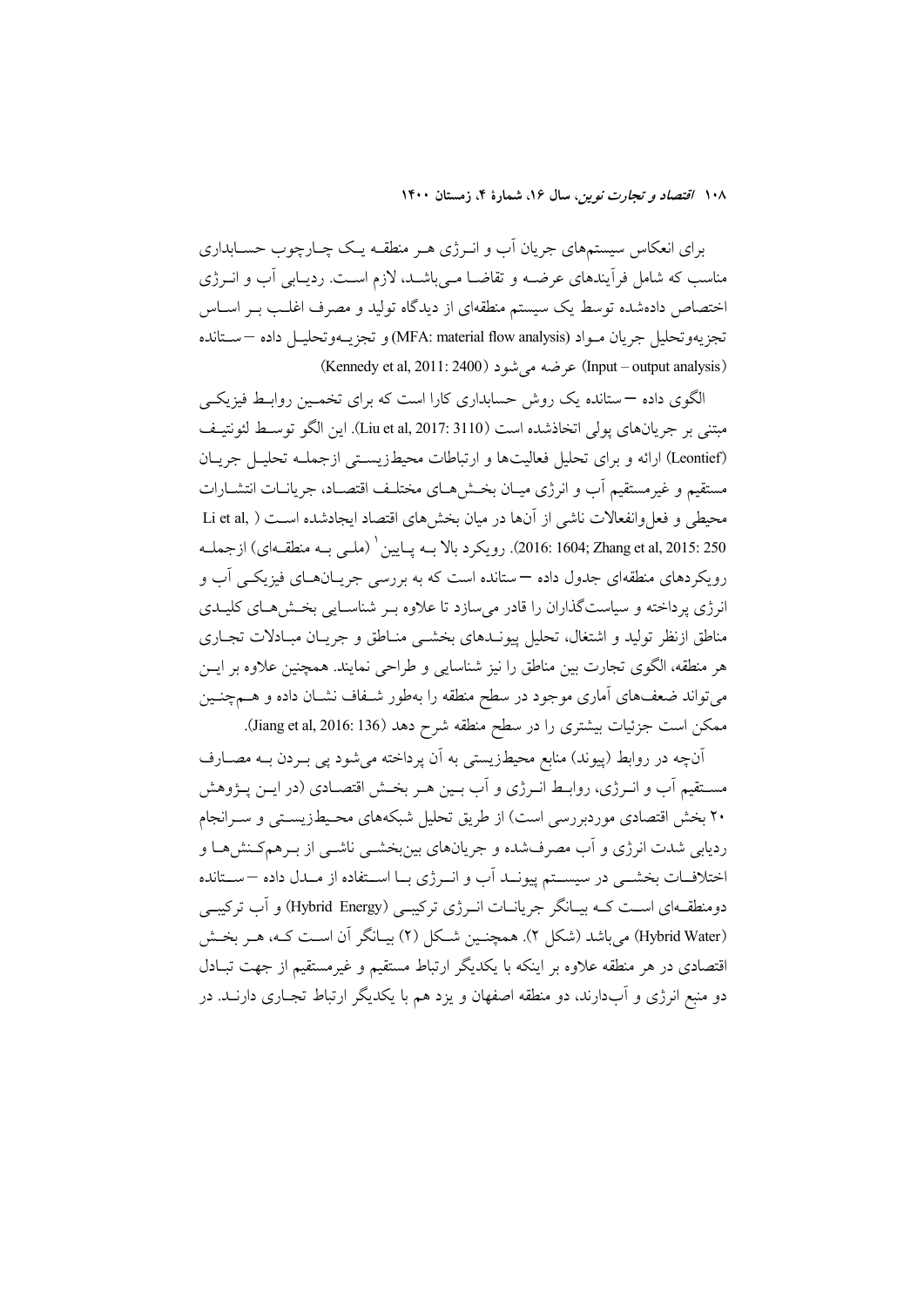ادامه فرایند محاسبه روابط دو منبع انرژی و آب در قالب یک اقتصاد دومنطقهای ۲۰ بخشــی تشريح خواهد شد.



شکل ۲. مدل Multiregional nexus network) MRNN) برای منطقههای اصفهان و یزد (Wang and Chen, 2016) منبع:

۰.۳.۴ محاسبهٔ جریانهای انرژی و آب

اساس مدلسازی پیوندها، محاسبه شدت (تأثیر) مصرف مستقیم و غیرمسـتقیم انــرژی و آب در هر منطقه و برهمکنشهای ناشــی از هــر منبــع اســت. انــرژی مســتقیم شــامل مجمــوع انرژیهای مصرفی (گازوئیل، گــاز طبیعــی، بنــزین، نفــت ســفید، گــاز مــایع، نفــت کــوره و نفت سیاه) و آب مستقیم شامل مجمــوع اّبهــای مصــرفی (اّب ســطحی و اّب زیرزمینــی) توسط هر بخش در دو منطقه اصفهان و یزد است. بنابراین در ابتدا و بر اساس روابـط (۶) و (۷) بسه محاســـبه میـــزان مصـــرف مســـتقیم انـــرژی و آب (fi<sup>one</sup> و f<sub>i</sub><sup>one</sup>) در هـــر منطقـــه ير داخته مي شو د (Kenway et al, 2015: 275):

$$
f_i^{euc} = \sum_{m=1} e_i^m
$$
 (9)  

$$
f_i^{wat} = \sum_{m=1} w_i^m
$$
 (9)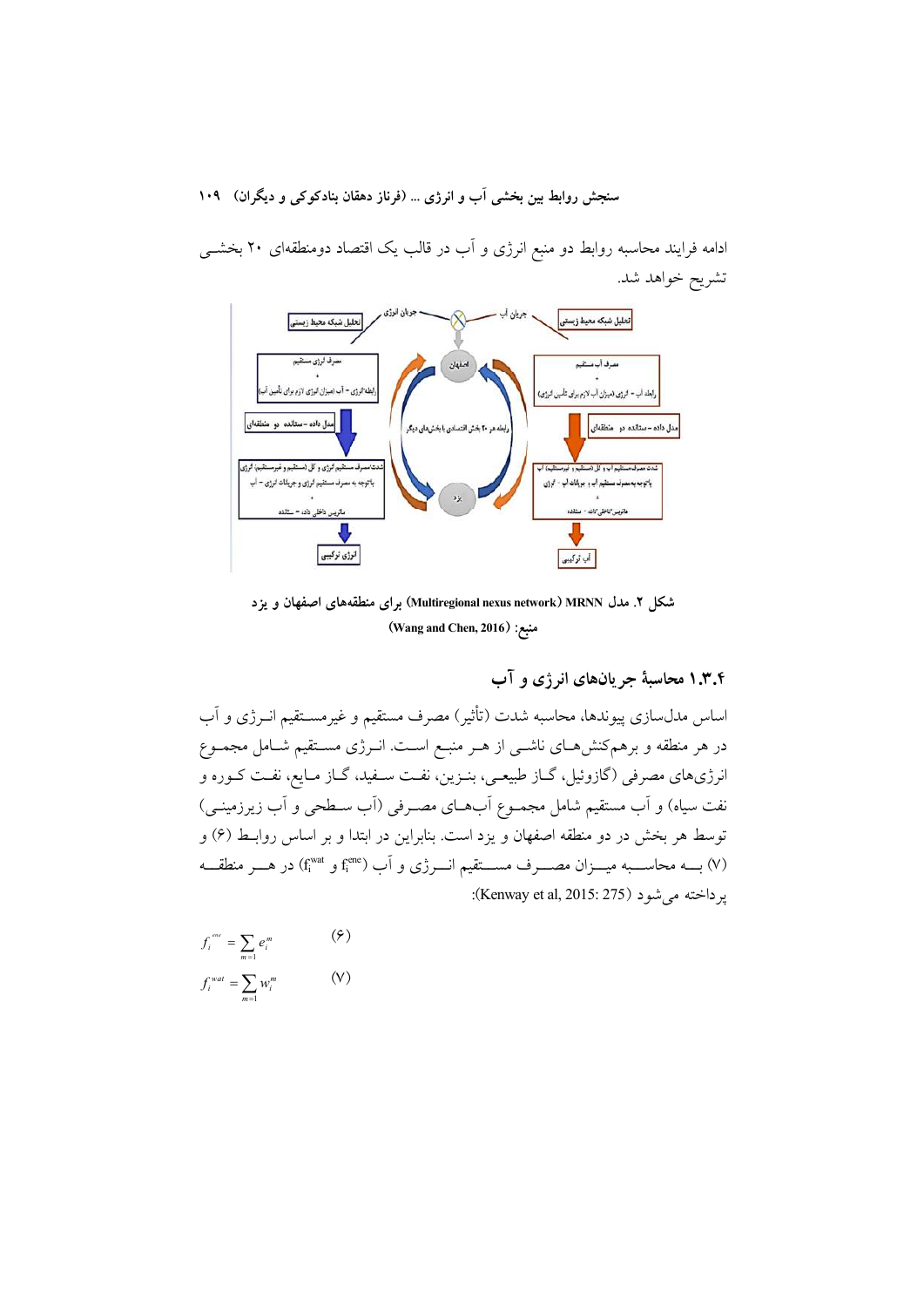که در آن  $e_i^m$  میزان مصرف شش حامل انــرژی و  $w_i^m$  میــزان مصــرف آب ســطحی و زیرزمینی توسط هر بخش اقتصادی در دو منطقه موردبررسی است. بــا اقتبــاس از مطالعــات قبلی، میزان مصرف آب مربــوط بــه انــرژی ( fi<sup>wat–ene</sup>) و مصــرف انــرژی موردنیــاز آب ( Jiang et al, ) برای تمام بخشهای اقتصادی دو منطقه را میتوان محاسـبه نمـود ( ,Jiang et al  $(2016:136)$ 

رابطه أب —انرژی معادل مقدار مصرف مستقیم أب برای هر نوع حامل انرژی درشــدت انرژی است. شدت انـرژی شاخصـی بـرای تعیـین کـارایی انـرژی در سـطح اقتصـاد ملـی هر کشور هست که از تقسیم مصرف نهـایی انـرژی (و یـا عرضـه انـرژی اولیـه) بـر تولیـد ناخالص داخلی محاسبه می شود و نشان میدهد که بـرای تولیـد مقـدار معینـی از کالاهـا و خدمات (بوحسب وإحد يولى) چه مقدار انرژى بهكاررفته است (رابطه ٨):

$$
f_i^{wat-ene} = \sum_{m=1} w_i^m \times \overline{e}^m \tag{A}
$$

معادل شدت شش حامل انرژی در هر بخش اقتصادی است. بهطـور مشــابه، رابطــه  $\overline{e}^m$ انرژی – آب بر اساس مقدار مصرف مستقیم انرژی برای دو منبـع آب سـطحی و زیرزمینــی در شدت آب است.

$$
f_i^{ene-wat} = \sum_{m=1}^{\infty} e_i^m \times \overline{w}^m
$$
\n(4)\n
$$
\text{(4)}
$$
\n
$$
\text{(9)}
$$
\n
$$
\overline{w}^m \cdot (4)
$$
\n
$$
\text{(1)}
$$
\n
$$
\text{(2)}
$$
\n
$$
\overline{w}^m \cdot (4)
$$
\n
$$
\text{(3)}
$$
\n
$$
\text{(4)}
$$
\n
$$
\text{(5)}
$$

محاسبات ارائهشده در رابطه با مصـرف آب موردنیـاز انــرژی (آب −انــرژی) و انــرژی موردنیاز آب (انرژی — آب)، امکان ارزیابی واحدی از رابطه انرژی و آب را فراهم مـی کنــد ازاینرو و با توجه به روابط (۱۰) و (۱۱)، اصطلاح "انرژی ترکیبی (هیبریدی)"، بـا ترکیـب مصرف مستقیم انرژی و آب موردنیـاز بـرای زیرسـاختهـای انـرژی ارائـهشـده اسـت. بهطورجدی اصطلاح "آب ترکیبی"، از حاصل جمع مصرف مستقیم آب و انــرژی موردنیــاز برای تأمین آب محاسبه می شود (Liu et al, 2017: 3111).

$$
f_i^{h-ene} = f_i^{ene} + f_i^{wat-ene}
$$
 (1.)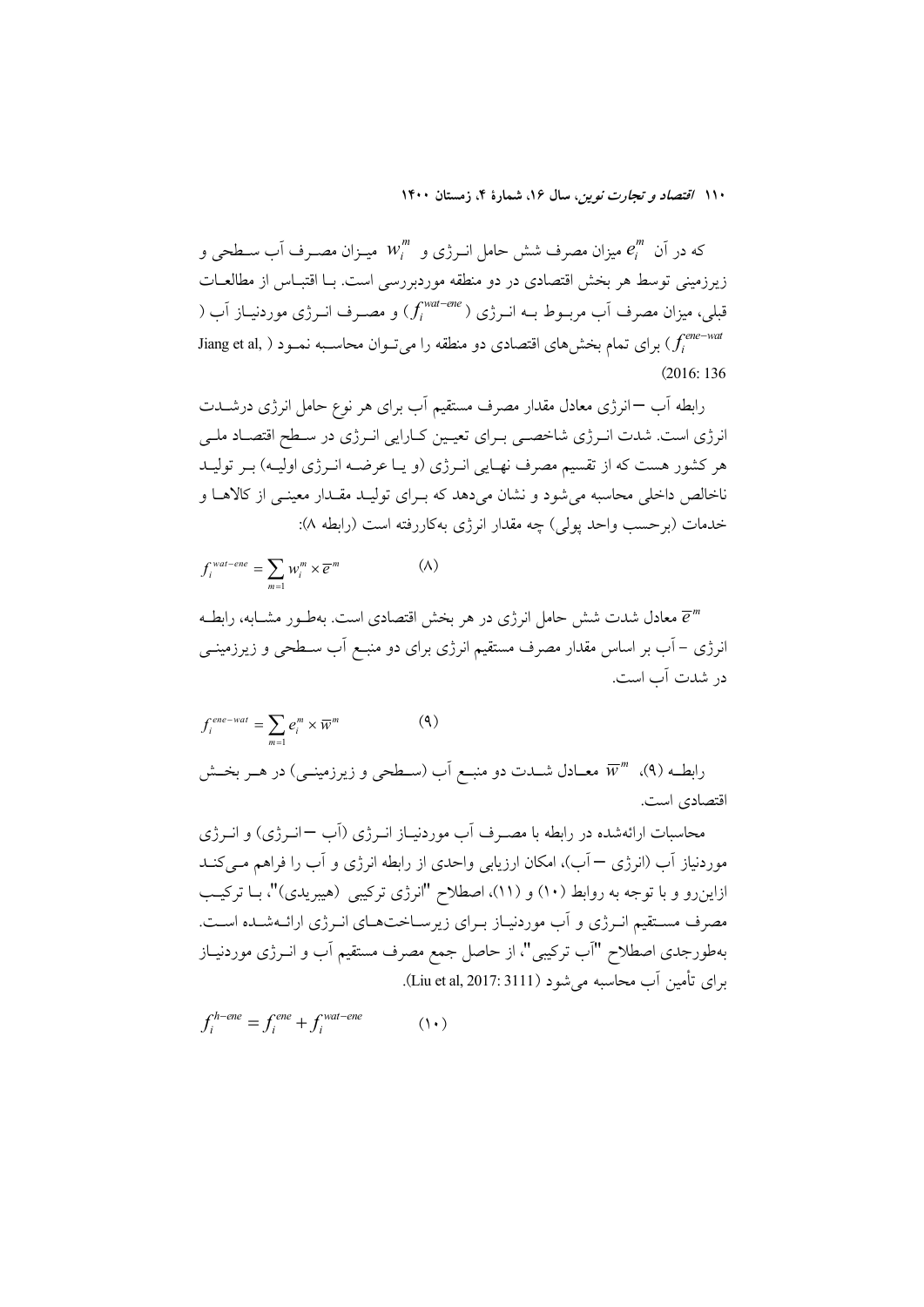$$
f_i^{h-wat} = f_i^{wat} + f_i^{ene-wat} \tag{11}
$$

۲.۳.۴ تجزیهوتحلیل جریانهای مستقیم و غیرمستقیم انرژی و آب براساس الگوی داده - ستاندهٔ دو منطقهای

رابطه بین انرژی و آب از طریق جریانهای مستقیم و غیرمسـتقیم در شـبکههـای اقتصـادی درهم تنیده شده است. مسیر مستقیم بیانگر میزان تقاضـای مسـتقیم بـهکاررفتـه بــرای تولیــد ستانده ناخالص است و مسیر غیرمستقیم نشاندهنده میـزان تقاضـای نهـاده اسـتفادهشـده در توليد كالاها و خدمات واسطهاى است (Park, 1982: 106). حال تجزيهوتحليل انبرژي و آب مصرفی از طریق الگوی داده —ستانده دومنطقهای تمام این مسیرها را که توسط بخــشهــای اقتصادی به هم مرتبط شده اسـت در نظـر مـیگیـرد بــهطـوریکـه بیــانگر تــأثیر پیونــد در اکوسیستمهای منطقهای از دیدگاه مصرف و ارزیابی رابطـه انـرژی و آب بـا استانداردســازی واحد است (Liu et al, 2017: 3111). براي نشان دادن تأثير پيوند بين انرژي و آب لازم اسـت شدت روابط آب و انرژی بهصورت مستقیم و غیرمستقیم طبق روابط (١٢) و (١٣) محاسبه شود.

$$
\theta_e = \frac{f_{e,i}}{x_{e,i}} \tag{17}
$$
\n
$$
\theta_w = \frac{f_{w,i}}{x_{w,i}} \tag{17}
$$

در رابطه (۷).  $\theta_e$  نشاندهنده تأثير (شدت) پيوند انــرژي بــهصــورت مســتقيم اســت و دو پارامتر  $f_{e.i}$  و  $x_{e.i}$  به ترتیب بیانگر انرژی ترکیبی (هیبریــدی) مصــرفـشــده و شــدت انرژی در هر بخش اقتصادی است. تفاسیر ذکرشده با پارامترهای موجـود در رابطـه (۸) کـه مرتبط با منابع آب است، انطباق دارد.

سیس، بر اساس ماتریس معکوس لئونتیف و ماتریس صـادرات و واردات انــرژی و آب در دو منطقه، مصرف مستقیم و غیرمستقیم دو منبع انرژی و آب که از طریق تقاضای نهـایی در هر بخش اقتصادی در منطقه ایجادشده است، طبق روابط (۱۴) و (۱۵) محاسبه می شود:  $\theta'_a = \theta_a^{diag} (I - A)^{-1} f^{Ee/Re}$  $(14)$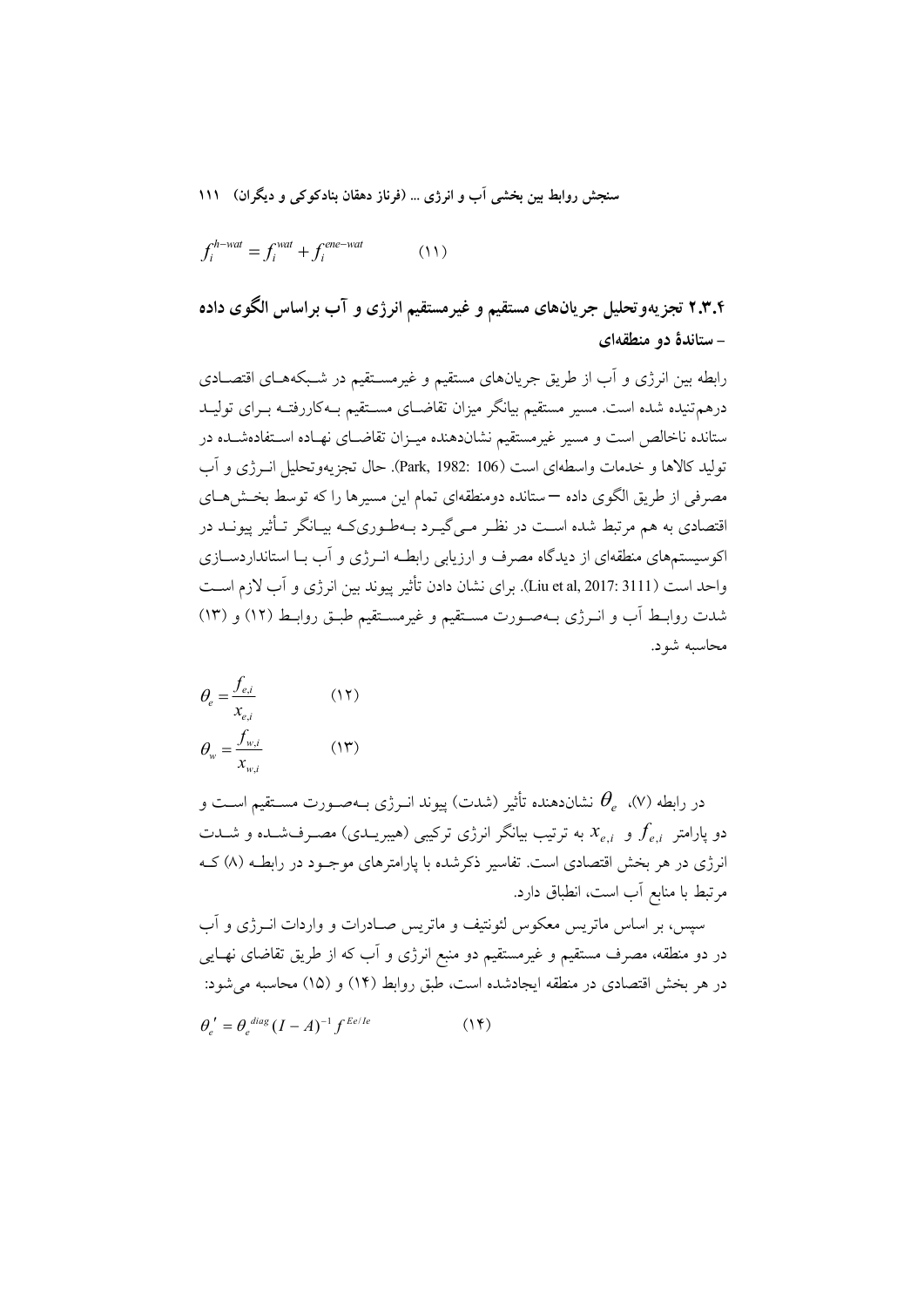$$
\theta_{w}^{\prime} = \theta_{w}^{diag} (I - A)^{-1} f^{Ew/Iw}
$$
 (10)

و گهرو به ترتیب بیانگر کـل شــدت پیونــد انــرژی و اَب (مسـتقیم و غیرمسـتقیم)  $\theta_i^{\ \prime}$ هستند. همچنین پارامترهای  $\theta_e^{\emph{ diag}}$  و  $\theta_w^{\emph{ diag}}$  نشــان۱هنــده مــاتریس۱هــای قطـری از شــدت ییوندهای مستقیم انرژی و آب هستند. عبارت  $(-A)^{-1}$  در هـر دو رابطـه بیــانگر مــاتریس معکوس لئونتیف است که تغییرات در تقاضای نهایی که منجر بـه تغییـر تولیـد مـی شـود را نشــان مــیدهــد. همچنــین مــاتریس A در ایــن عبــارت بیــانگر مــاتریس مســتقیم داخلــی هر منطقه است که توسط الگوی داده —ستانده دومنطقهای محاسبهشده اسـت. و دو پــارامتر f<sup>ecle</sup> شامل ماتریس صادرات و واردات انــرژی و "f<sup>Ew/Iw</sup> شــامل مــاتریس صــادرات و واردات آب است.

### ۵. تجزيهوتحليل نتايج

همانطور که در مطالب قبلی به اَن اشاره شد ردیابی جریان دو منبــع اَب و انــرژی و تعیــین .<br>مقدار وابستگی متقابل آنها بـرای ایجـاد تعـادل در چـارچوب متابولیســم منطقــهای امـری اساسی است. برای رسیدن به این هدف در یژوهش حاضر از رویک د پیونـد آب و انــرژی استفادهشده است. آنچه در پیوند به آن پرداخته می شود یی بردن به مصــارف مســتقیم آب و انرژی و روابط آب و انرژی و درنهایت بررسی جریانات انـرژی هیبریــدی و آب هیبریــدی در هر منطقه است. در ادامــه بــه ارائــه و بررســي نتــايج حاصــل از ايــن پــژوهش پرداختــه شده است.

### ۱.۵ تحلیل روابط بین بخشی آب و انرژی مصرفی

در گام اول مقدار انرژی و آب مصرفشده در دو منطقه موردمطالعه، در قالب نمــودار (۱) و (۲) به تصویر کشیده شده است. از دیدگاه مبتنی بر مصرف، کل مصرف مستقیم انــرژی در ایران در سال ۱۳۹۰ برابر با ۸۹۸۱۸۶۷۱۴۶/۵۳ بی تی یو است. درحالی کـه اسـتان اصـفهان بـا ۷۳۱۶۳۴۱۶۸ میلیون بی تی یو سهم ۸/۱ درصد از میزان کل انرژی مصـرفی ملـی را بـه خـود اختصاص داده است و از میان بخش های اقتصادی استان اصفهان، بخش هــای «اَب و بــو ق و گاز» و «سایر خدمات» به ترتیب با سهم نزدیک بــه ۲۰ درصــد بـزرگتـرین مصـرفکننــده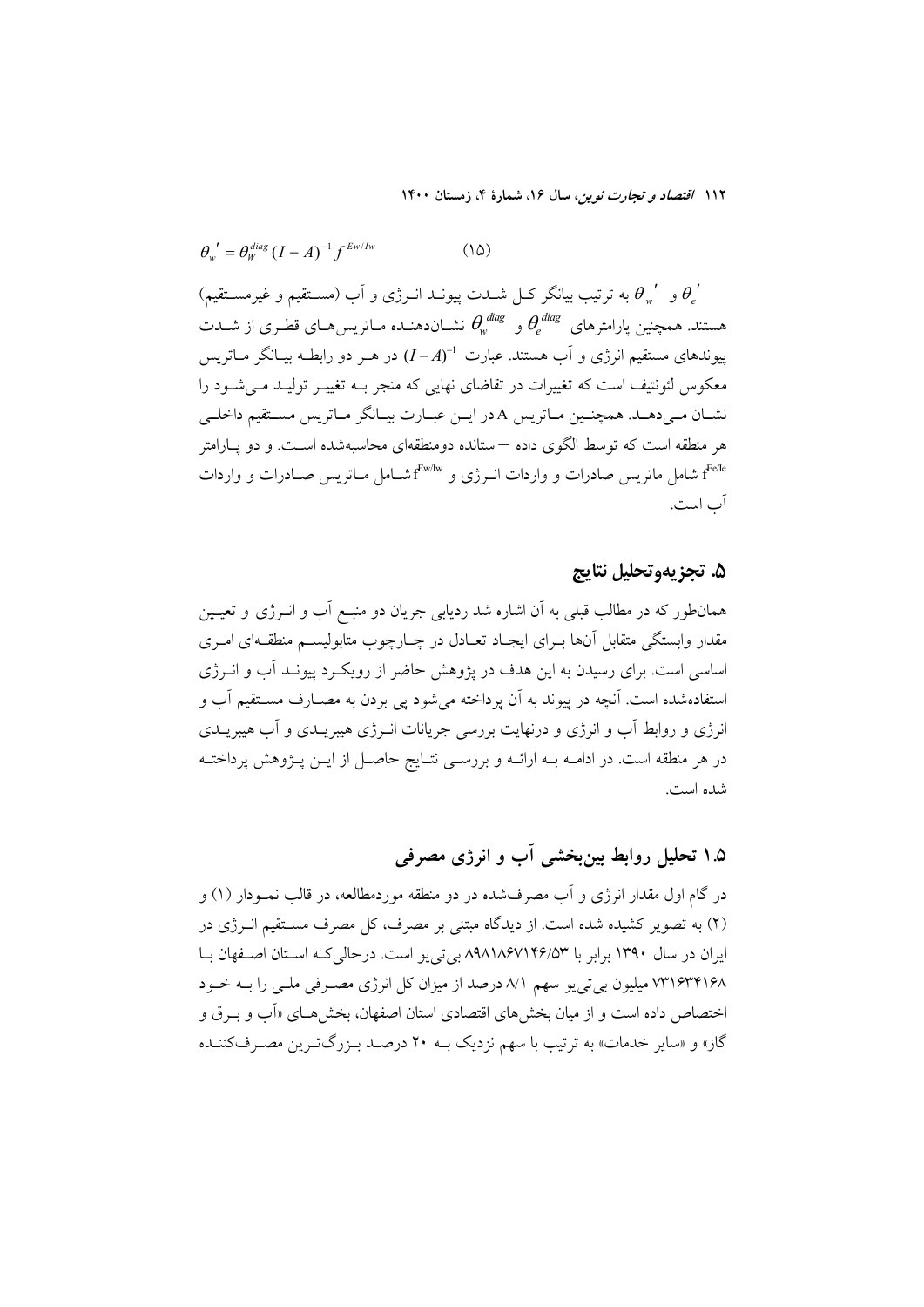انرژی و بخش «ساخت پوشاک، عمل آوری و رنگ کردن خـز، دبـاغی و پرداخـت چـرم و ساير محصولات چرمي» با سهم ناچيز كوچكترين مصرفكننده انرژى هستند.

کل آب مصرفی در بخش هـای اقتصـادی ایـران در سـال ۱۳۹۰ معـادل، ۸۷۶۶۷ میلیـون مترمکعب است، که سهم کل آب مصرفی در بخش های اقتصادی استان اصفهان ۷/۹ درصـد از كـل مصـرف ملـى را شـامل مـى شـود. و بخـش «كشـاورزى» بـا سـهم ٩١/٧ درصـد، جايگاه نخست مصرف أب و بخش «ساخت چوب و محصـولات چـوبي» بـا سـهم بسـيار كوچک آخرين جايگاه در مصرف آب در استان اصفهان به خود اختصاص دادهاند.

ازآنجـایی کـه پــژوهش حاضــر یـک مطالعــه دومنطقــهای شــامل دو اســتان اصــفهان و یزد است. در ادامه به بررسی نتایج مربوط به استان یزد پرداختـهشـده اسـت. بـدین ترتیـب براساس نتايج، كل انرژى مصرفى استان يزد برابر با ۱۹۶۴۲۷۵۸۰/۰۵ ميليون بى تى پــو اســت كــه ٢/١ درصــد از مصــرف كــل كشــور را بــه خــود اختصــاص داده اســت. بخــش «ساخت محصولات کانی غیرفلزی» با سهم ۳۰/۸ درصد بزرگترین مصرفکننده انبرژی در بخشهای اقتصادی این اسـتان بشـمار مـیرود و کوچـکتـرین مصـرفکننـده مربـوط بـه بخش «ساخت وسایل نقلیه موتوری و سایر تجهیزات حمل ونقل» بـا ســهم ۰/۰۱۳ درصـدی است.

کل آب مصرفشده برای تولیدات استان یزد برابـر بــا ۱۸۸۷۱۹۳ میلیــون مترمکعــب بــا سهم ۲/۱ درصدی از کل کشور است. در استان یزد نیز بخش «کشـاورزی» بـا ۹۲/۸ درصـد بزرگترین مصرف کننده آب و بخش «سـاخت وسـایل نقلیـه موتـوری و سـایر تجهیـزات حمل ونقل » بـا سـهم ۰/۰۰۲۱ كوچـكتـرين مصـرفكننـده آب اسـتان بشـمار مـي رونـد. همانگونه که از نتایج نمودار (۲) قابـل مشـاهده اسـت در دو اسـتان مـورد بررسـی بخـش «کشاورزی» با اختلاف بسیار زیادی نسبت بـه سـایر بخـشهـا بـزرگتـرین مصـرفکننـده آب است. که با توجه به اقلیم خشک و نیمهخشک این دو استان و اهمیت منابع آبـی ناشــی از کمبود و بحران آب این مسئله بسیار حائز اهمیت است. زیرا مدیریت نادرست منـابع آبـی علاوه بر مشکل کمآبی در منطقه، منجر به ایجاد نــاامنی غــذایی نیــز خواهــد شــد. ازایــن٫رو افزایش بهرهوری و ارتقای فنّاوری تولید در این بخش امری ضروری و مهم تلقی مـی شــود. زیرا این امر علاوهبر اینکه بهصورت مسـتقیم منجـر بــه کــاهش هــدر رفــت آب در بخــش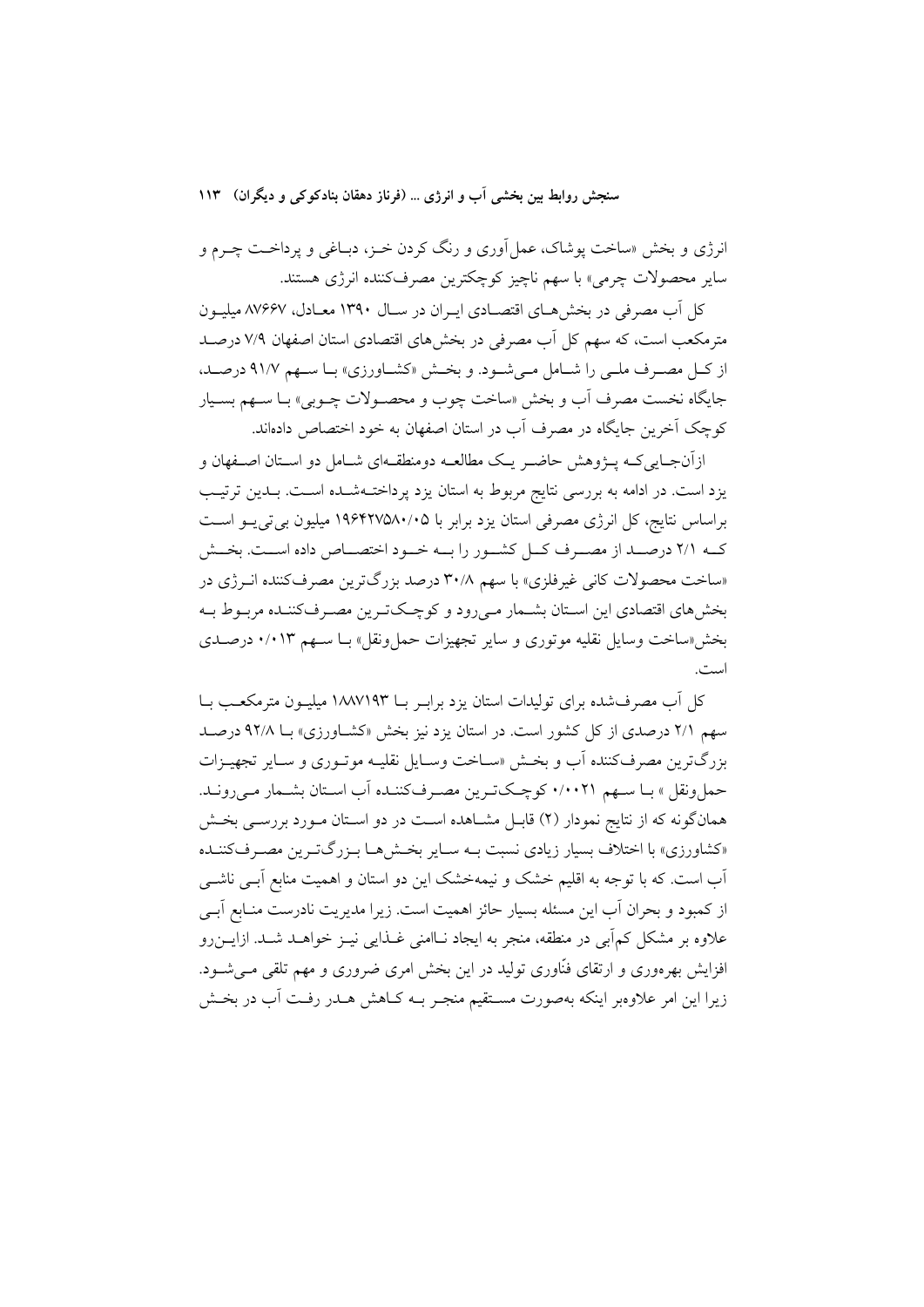«کشاورزی» می شود، بهصورت غیرمستقیم نیز در کـاهش مصـرف آب در تولیـدات صـنایع وابسته به کشاورزی نمود پیدا میکند.

در مورد مصرف انرژی، همانطور که میدانیم این دو استان، جزء استانهـای پیشــرو در زمینه صنعت هستند. از اینرو میتوان گفت از آنجایی که برای تولید صنایع نیاز به آب، بـرق و گاز بیشتری است برای تأمین این سه منبع، انرژی بیشتری مـورد نیـاز اسـت. و در بخـش سایر خدمات نیز می توان گفت در ایــن ســال۱مـا در کشــور بــه علــت توســعه و گســترش گازرسانی در کشور، سهم بخشهای خدمات، تجاری، عمومی و خانگی در مصـرف انــرژی اف زایش یافتــه اســت. امــا مقایســـه ارزش افــزوده و ضــریب مکــانی فعالیــت در بخــش «ساخت محصولات کانی غیرفلزی» استان یزد که بیانگر اهمیت نسبی یک فعالیت در منطقـه نسبت به اهمیت نسبی همان فعالیت در اقتصاد ملی است، نشاندهنده رشد ایــن ضــر یب۱هـا در سال ۱۳۹۰ نسبت به سال ۱۳۸۹ است. افـزایش مزیـت نسـبی در ایـن فعالیـت گسـترده واحدهای تولید کاشی و سرامیک و کورههای آجریزی و غیره در استان می باشد.



نمودار ۱. حجم کل انرژی مستقیم مصرفشده در بخشهای اقتصادی استان اصفهان و یزد منبع: يافتههاي محقق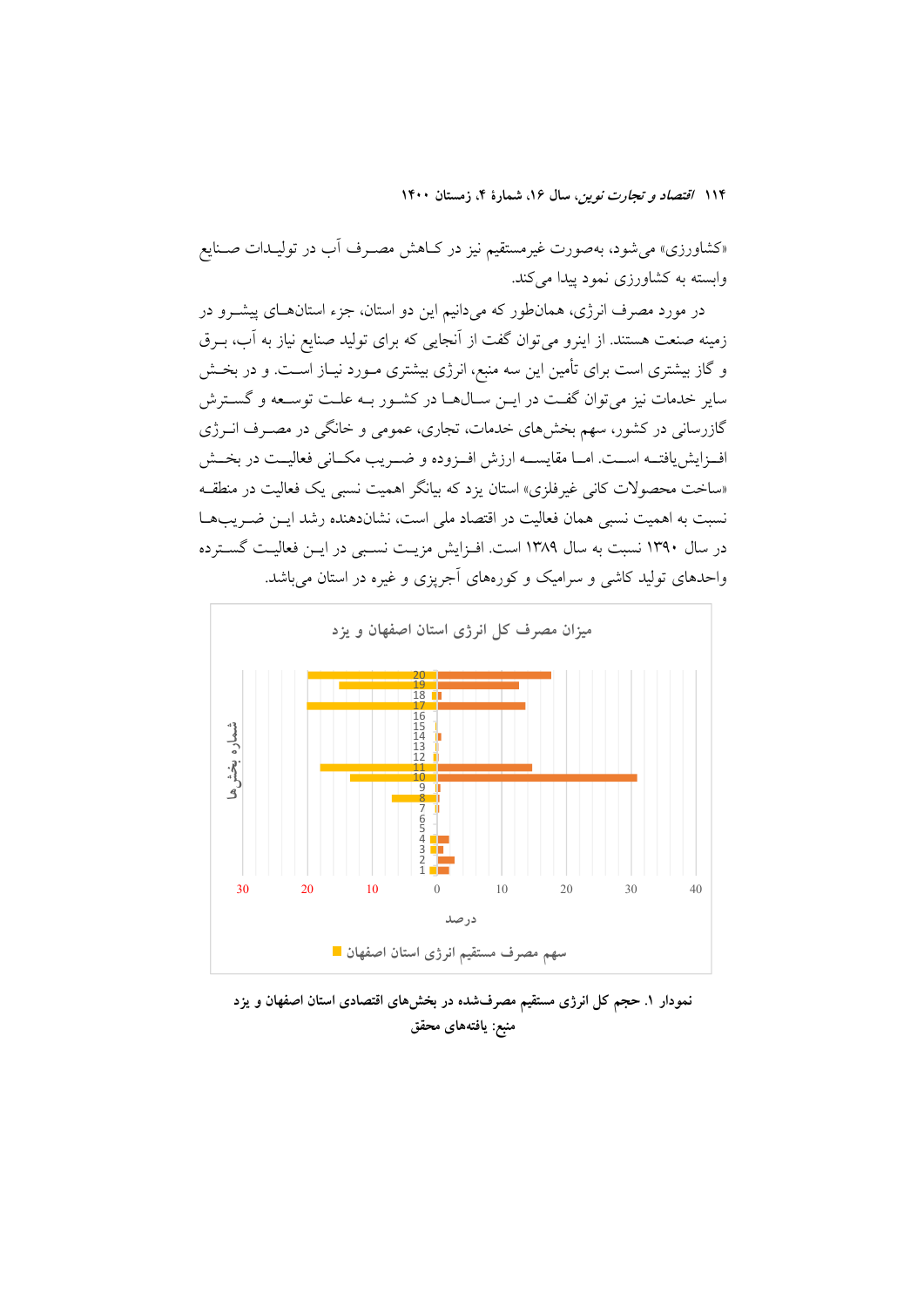

نمودار۲. حجم کل آب مستقیم مصرفشده در بخشهای اقتصادی استان اصفهان و یزد منبع: يافتههاى محقق

در ادامه نتایج به تجزیــهوتحلیــل رابطــه انــرژی — آب و آب —انــرژی اصــفهان و یــزد پرداختهشده است. نتایج حاصل از محاسبات استان اصـفهان کـه در نمـودار (۳) بــه تصــویر کشیده شده، نشاندهنده این است کـه آب مصـرفشـده بـرای تولیـد انـرژی در کالاهـای مصرفی استان اصفهان برابـر بـا ۵۰۱۰/۴ میلیـون مترمکعـب اسـت. عــلاوه بـر ایــن انــرژی مصرف شده برای تولید آب در کالاهـای مصـرفی ایــن اسـتان معـادل ۵۳۲۷۱۴۱۱۲ میلیــون بي تي يو است. بخش «ساير خدمات» به ترتيب بـا سـهم ۵۵/۳ درصـدي و ۶۵/۲ درصـدي جایگاه نخست را به خود اختصـاص داده اسـت. و بخـش «سـاخت چـوب و محصـولات چوبی» کوچکترین مصرفکننده آب برای تولید انرژی و بخش «ساخت محصـولات فلـزی .<br>فابريكي بهجـز ماشـين|َلات و تجهيـزات» كـوچكترين مصـرفكننـده انـرژي بـراي توليـد آب است اما در مورد استان یزد، آب مصرفی برای تولید انرژی برابر بـا ۹۵. ۷۹۷۶۳۰ میلیــون مترمکعب است و انرژی مصرفی برای تولید آب معادل، ۶۸۸۷۰۵۸۰/۷ بیتی پو است ک بخش «کشاورزی» به ترتیب با سهم ۸۱ درصـدی و ۶۴ درصـدی در جایگـاه نخسـت ایـن مصرف قرار دارد و بخش «ساخت کک، فرآوردههای حاصل از تصفیه نفت و سوختهـای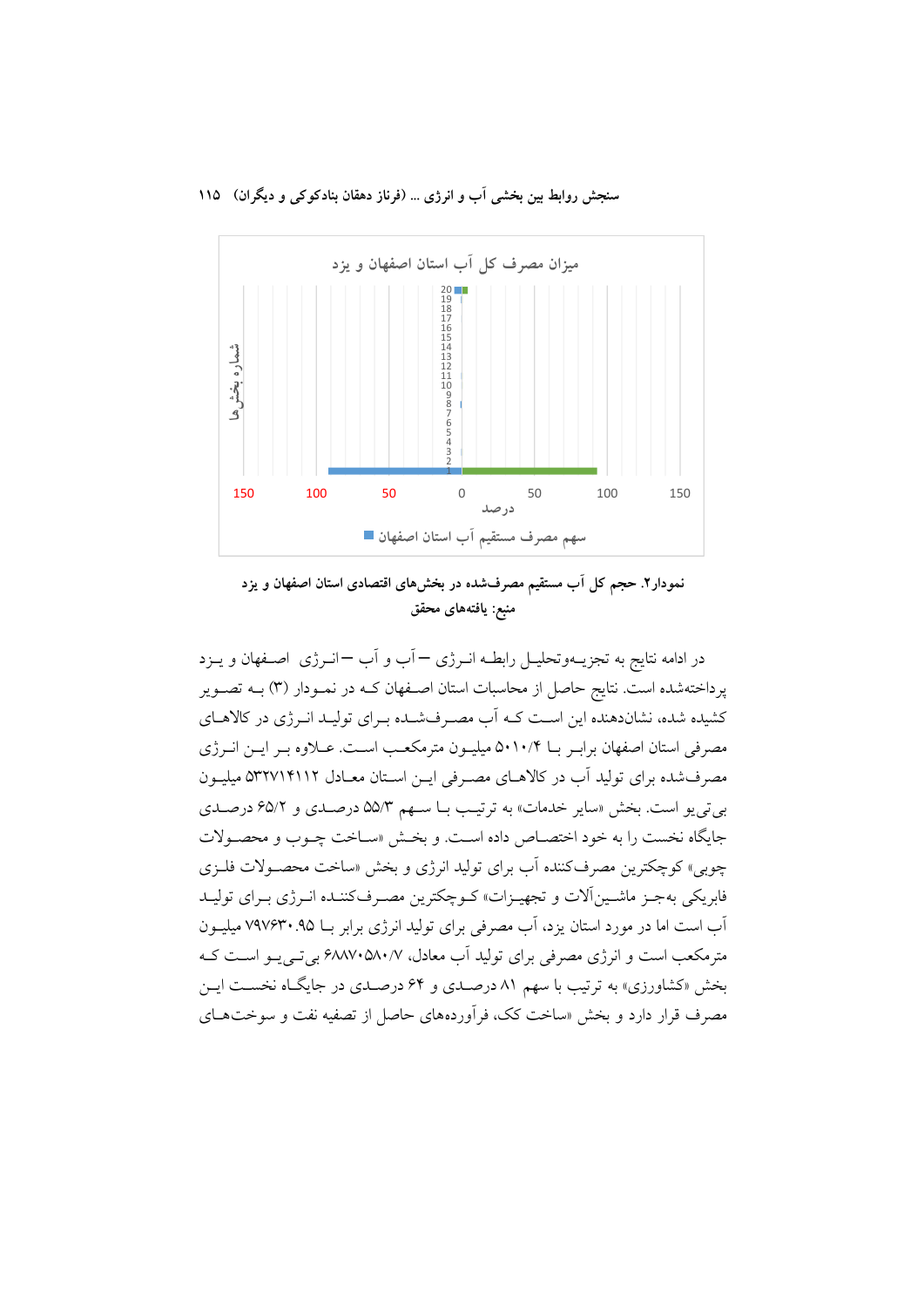هستهای و ساخت مواد و محصولات شیمیایی» کوچکترین مصـرفکننـده آب بـرای تولیـد انرژی و مصرفکننده انرژی برای تولید آب است.

نتایج مربوط به استان یزد در نمودار (۴) به تصویر کشیده شده است. با مرور نتـایج ایــن بخش این نکته موردتوجه قرار میگیرد کـه بخـش «کشـاورزی» در اسـتان پـزد بـیش تـرین مصرف آب برای تولید انرژی و بالعکس بیشترین مصرف انرژی برای تولید آب را بــه خــود اختصاص داده است. در این زمینه می توان گفت پایین بودن بهرهوری آب در ایــن منــاطق و به طبع آن نیاز برای استفاده بیشتر از منابع آبی برای تولیــدات کشــاورزی منجــر بــه اســتفاده بیش تر از انرژی برای استخراج، پمپاژ آب، تصفیه آب و غیره شده است که نیازمنـد اسـتفاده از انرژی است. لازم به ذکر است که مصرف بالای انرژی در بخش «کشاورزی» با زیانهـای اقتصادی و خسارتهای محیطزیستی نظیر انتشبار گازهبای گلخانیهای همیراه هست کیه .<br>نیازمند برنامههای هدفمند صرفهجویی ازجمله صرفهجویی در انرژیهای فسـیلی و اسـتفاده از انرژی های نو است.

صرفهجویی در منابع انرژی و استفاده از انرژیهای تجدید پذیر میتواند منجر به کIهش مصرف آب برای تولید، اسـتخراج سـوختهـای فسـیلی و یـا تولیـد نیـروی بـرق شـده و درمجموع علاوه بر کاهش مصارف آب و انرژی میزان وابستگی این منـابع بــه هــم در ایــن بخش کاهش می یابد. امـا در مـورد اسـتان اصـفهان مـی تـوان گفـت: بـر اسـاس مطالعـات انجامگرفته درزمینه ارتباط توسعه شهرنشینی با افزایش مصـرف انـرژی، توسـعه شهرنشـینی منجر به افزایش مصرف حاملهای انرژی میشود. بهگونهای که از این حاملها در مصـارفی همچــون دفــع زبالــه، فاضــلاب شــهري، بخــش ســلامت و خــانگي اســتفاده مــي شــود، و ازآنجایی که استان اصفهان، جزء استانهای پیشرو در حـوزه شهرنشـینی اسـت، ایـن نتیجـه منطقی به نظر می رسد.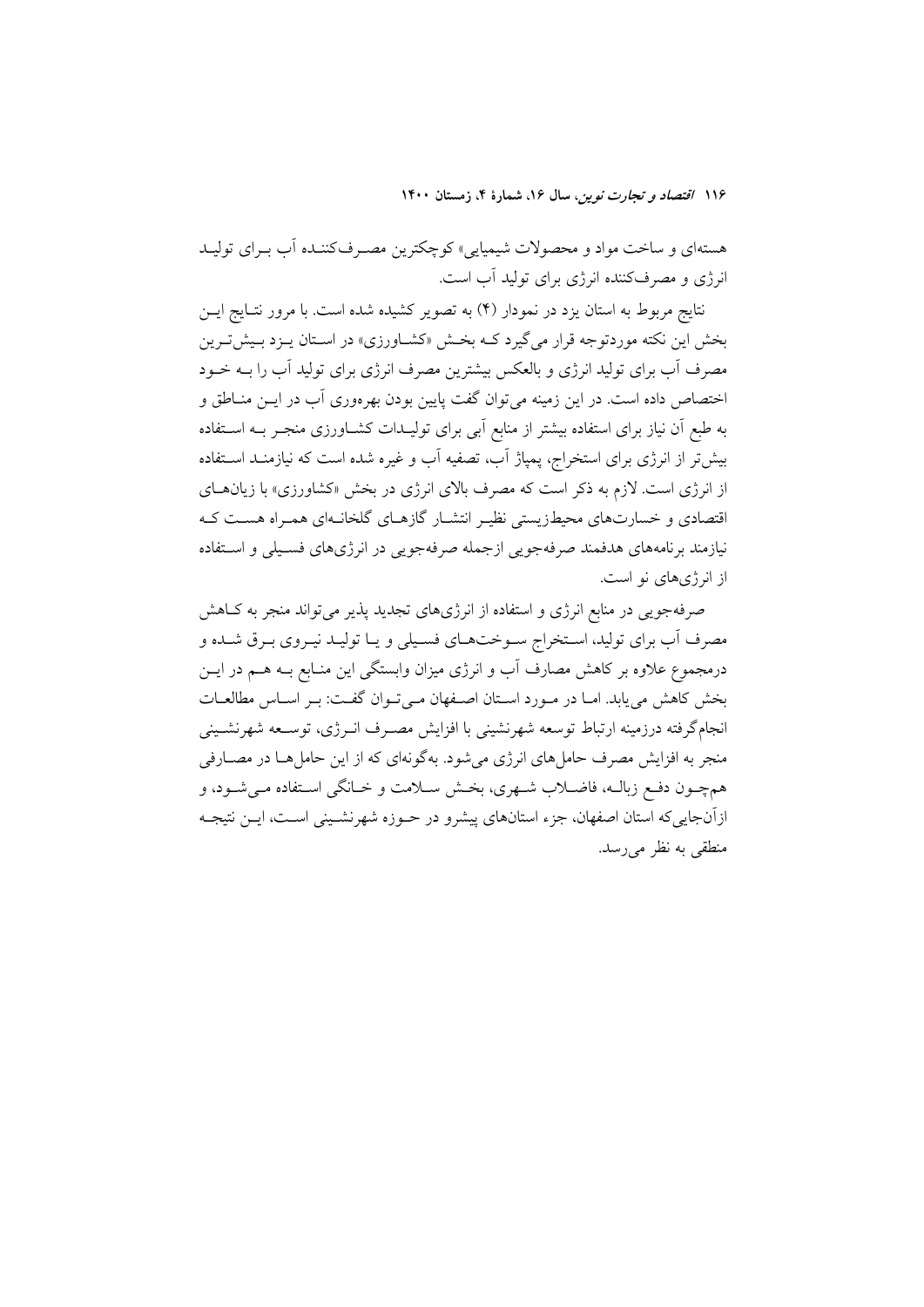

نمودار ۳. رابطه آب –انرژی و انرژی – آب در بخشهای اقتصادی استان اصفهان منبع: يافتههاى محقق

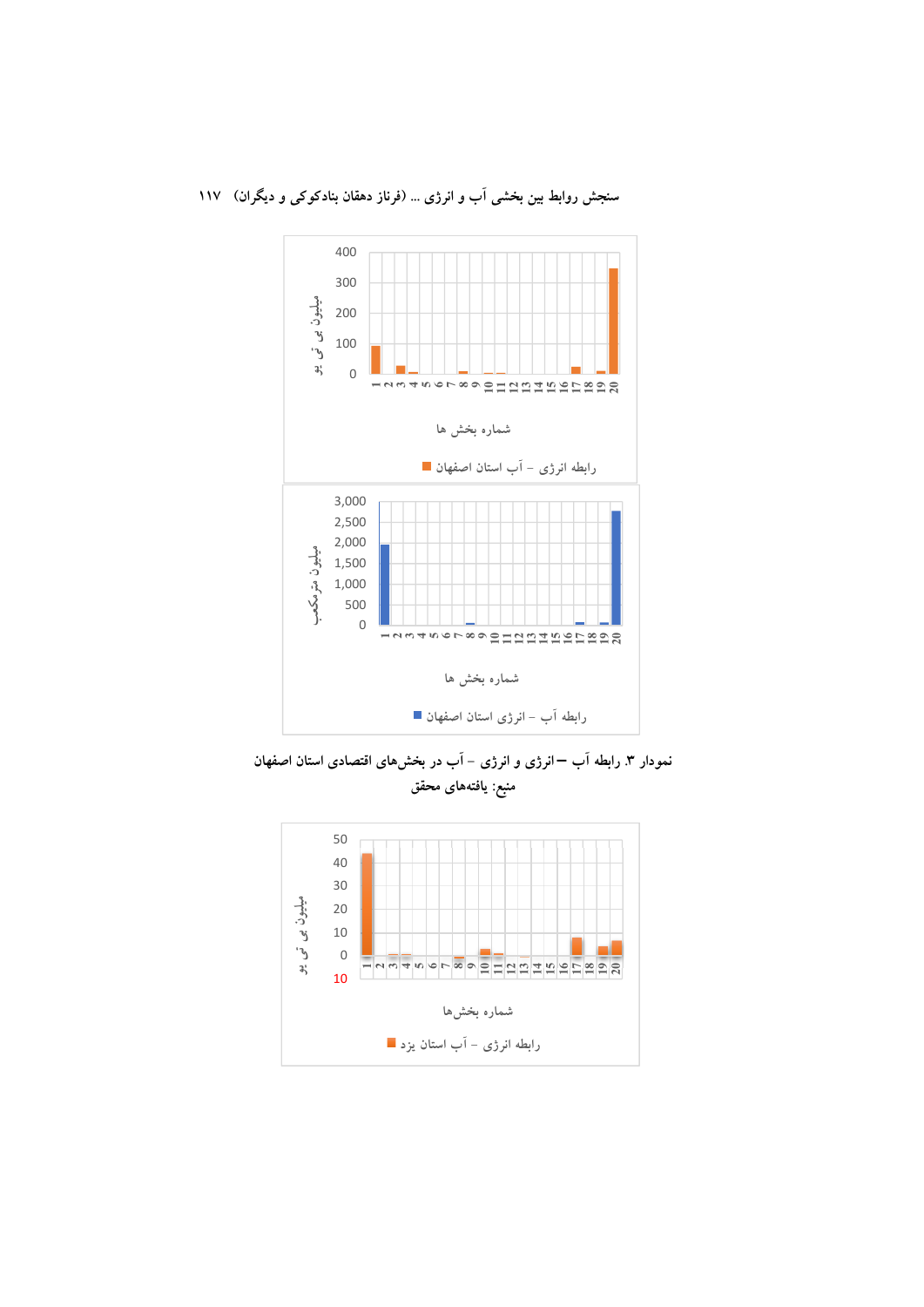

نمودار ۴. رابطه آب –انرژی و انرژی – آب در بخشهای اقتصادی استان یزد منبع: يافتههاي محقق

## ۲.۵ جریان آب و انرژی هیبریدی در بخشهای اقتصادی دو منطقهٔ اصــفهان و يز د

با استفاده از این شاخص و بر اساس شدت (تأثیر) روابط بین هر بخش می توان جریان پین بخشها را تشخیص داد. جریان بینبخشی نقش هر بخش در سیستم منطقـهای (شـهری) را مشــخص مــي كنــد. نتــايج محاســبات ايــن بخــش حــاكي از آن اســت كــه، دو بخــش «ساخت محصولات کاني غيرفلزي» و «کشاورزي» در يـزد بـه ترتيـب بـزرگتـرين جريـان انـرژی هیبریــدی و آب هیبریــدی را دارا هســتند و بــه همــین ترتیــب نیــز بخــش(هــای «ساخت وسایل نقلیه موتوری و سایر تجهیزات حمل ونقل» و «ساخت کک، فـرآوردههــای حاصل از تصفیه نفت و سـوختهـای هسـتهای و سـاخت مـواد و محصـولات شـیمیایی» کوچکترین بخش در جریان انـرژی هیبریـدی و اَب هیبریـدی هسـتند و در مـورد اسـتان اصفهان بخش »ساير خدمات» بالاترين رتبه در جريــان انــرژي هيبريــدي و آب هيبريــدي را به خود اختصاص داده است. و بخش هياي «سياخت محصولات فليزي فيابريكي بيهجيز ماشین آلات و تجهیزات» «ساخت یوشاک، عمل آوری و رنگ کردن خز، دبـاغی و یرداخـت چرم و سایر محصولات چرمی» به ترتیب کوچکت پن بخشها در جریـان آب و انــرژي هیبریدی هستند. بالا بودن سهم بخشهای نامبرده در جریانات هیبریدی دو منطقــه بــه دلیــل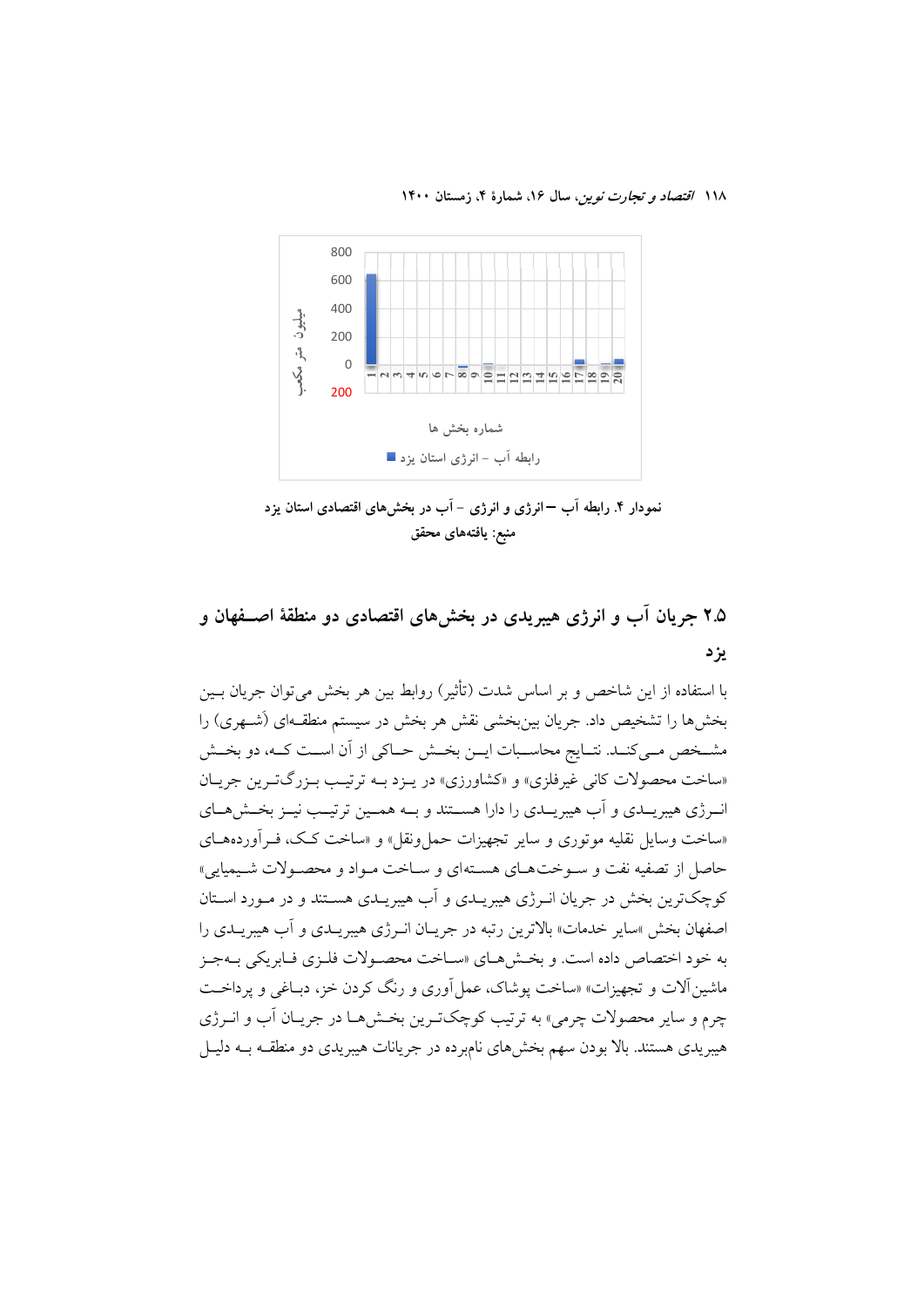بالا بودن سهم مصرفی منابع انـرژی و آب از سـهم مصـرفی کـل در بـین بخـش۱هـا اسـت. همانطور که اشاره شد بالا بــودن مصــارف آب در دو منطقــه موردبررســي بــه دليــل اقلــيم خشک منطقه و بهرهوری پایین آب در تولیدات کشاورزی است که نیازمند استفاده بـیش تـر از منابع اّبی است، همچنین بخش «ساخت محصولات کانی غیرفلزی» یک بخش صنعتی بـا مصرف انرژی و آب بالا محسوب میشود. «سایر خدمات» به دلیـل اهمیـت ایـن بخـش در سهم تولیدات استان و توجه به فراهم کردن آوردن امکانـات بهداشـتی، تفریحـی، تحصـیلی مصارف در این بخشها بالا است. نتایج حاصل از جریان آب و انرژی هیبریــدی دو منطقــه در نمودار (۵) و (۶) به تصویر کشیده شده است.



نمودار ۵ـ جريان آب و انرژی هيبريدی بخشهای اقتصادی استان اصفهان منبع: يافتههاي محقق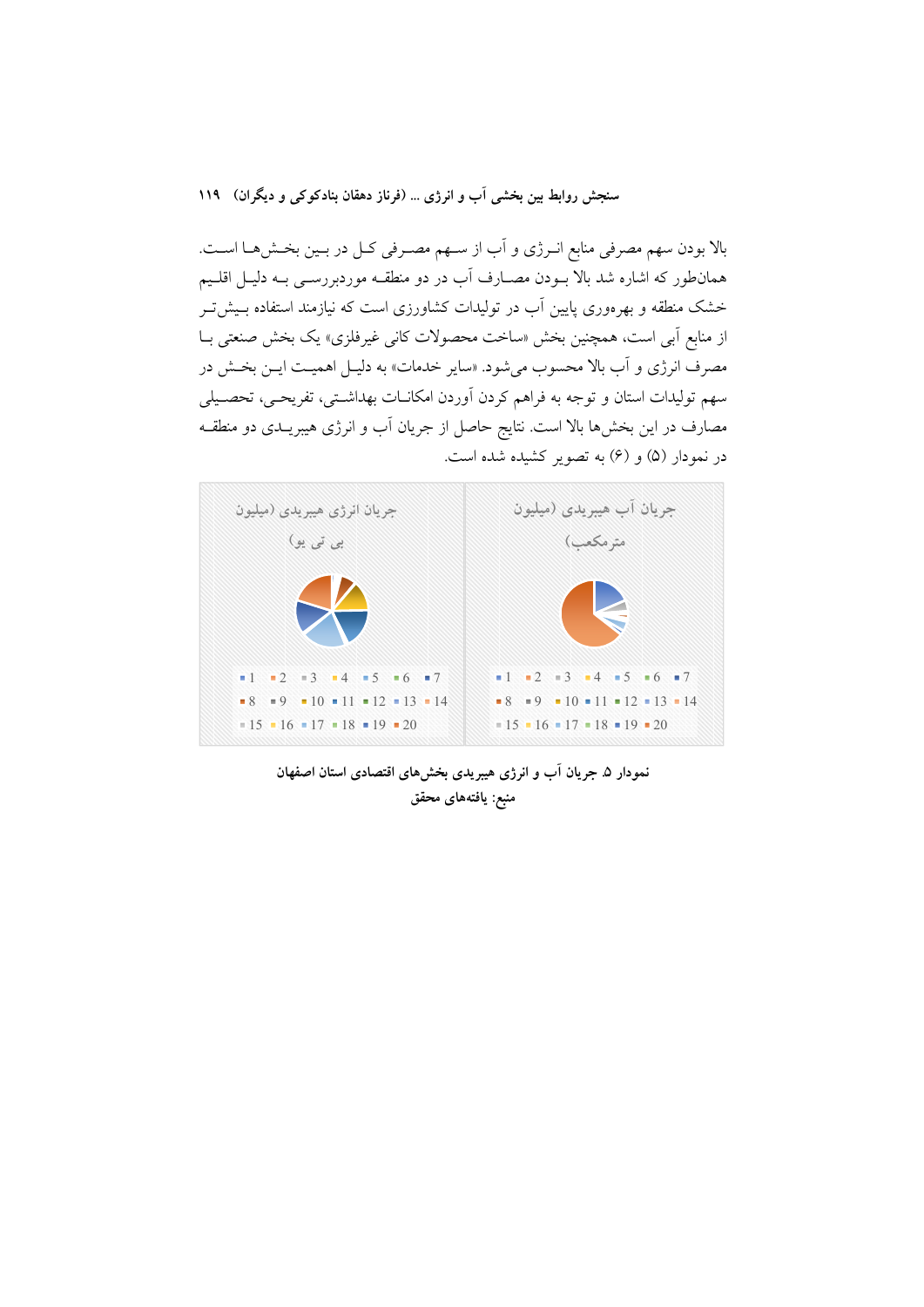۱۲۰ /قتصاد و تجارت نوین، سال ۱۶، شمارهٔ ۴، زمستان ۱۴۰۰



نمودار ۶ جریان آب و انرژی هیبریدی بخشهای اقتصادی استان یزد منبع: يافتههاي محقق

# ۳.۵ جریانسات کسل (مســـتقیم و غیرمســـتقیم) انــــرژی و آب در دو منطقـــهٔ موردمطالعه

در این قسمت از تحلیل نتایج، به بررسی جریان مستقیم و غیرمستقیم با استفاده از صـادرات و واردات بین بخشی مناطق موردمطالعه پرداختهشده و جریانات هر بخش توسط یکرنگ .<br>نمایش دادهشده است. بررسی این نتایج منجر به شناسایی بخشهای کلیـدی هــر منطقــه در استفاده از منابع آب و انرژی است. نتایج حاصل از جریانات کل انـرژی و آب در دو منطقــه موردنظر در نمـودار (۷) و (۸) رسـم شـده اسـت. ازایــن٫و در اسـتان اصـفهان بـر اسـاس جريانات كل انرژى، بخش «ساخت فلزات اساسى» و «ساخت كك، فرآوردههاى حاصـل از تصفیه نفت و سوخت های هسته ای و سـاخت مـواد و محصـولات شـیمیایی» بــه ترتیـب جایگــاه نخســت در جریــان صـــادرات و واردات انــر ژی و بخــش هــای «کشــاورزی» و «سایر خدمات» جایگاه نخست در صـادرات و واردات آب را بـه خــود اختصــاص داده و به عنوان بخش کلیدی استان اصفهان برای مدیریت منابع انرژی و آب بشمار میروند. امــا در مورد استان یزد دو بخش «ساخت محصولات کانی غیرفلزی» بیشترین جریان کل صـادرات و واردات در انرژی را به خود اختصاص داده است و در مـورد منـابع آب نيـز بخـش١هـای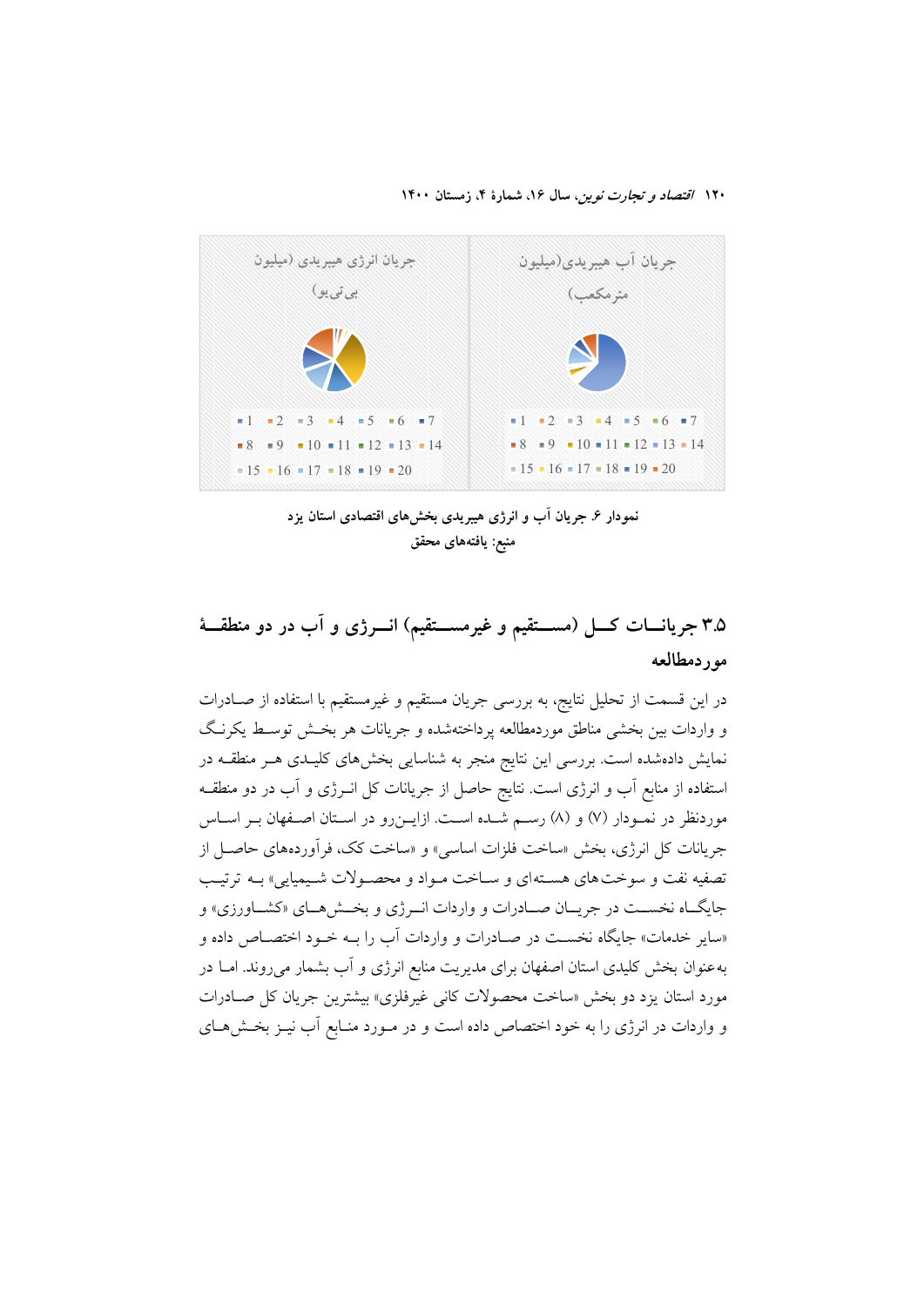«کشاورزی» و «سایر خدمات» بـه ترتیب بـزرگتـرین صـادرکننده و واردکننـده هسـتند و بهعنوان بخشهای کلیدی استان یزد برای مدیریت منـابع انـرژی و آب شـناخته مـی شـوند. ازاین رو با توجه به آبوهوای خشک منطقه و صنعتی بودن دو استان و با توجه به بالا بـودن صادرات و واردات آب و انرژی در بخشهای ذکرشده می توان به این نکته اشـاره کـرد کـه ایجاد صنایع و فعالیتهـای اقتصـادی در هـر منطقـه بایـد متناسـب بـا شـرایط اقلیمـی و آبوهوایی منطقه باشد و در این مناطق اقدام به ایجاد صـنایع آببـر ماننــد صـنایع فــولاد و کشت محصولات با اَببری بالا که نیازمند استفاده بیشتر از منابع اَب و انرژی هستند نشود.



نمودار ٧. نمودار جريان تركيبي انرژى در بخشهاى اقتصادى استان اصفهان منبع: يافتههاي محقق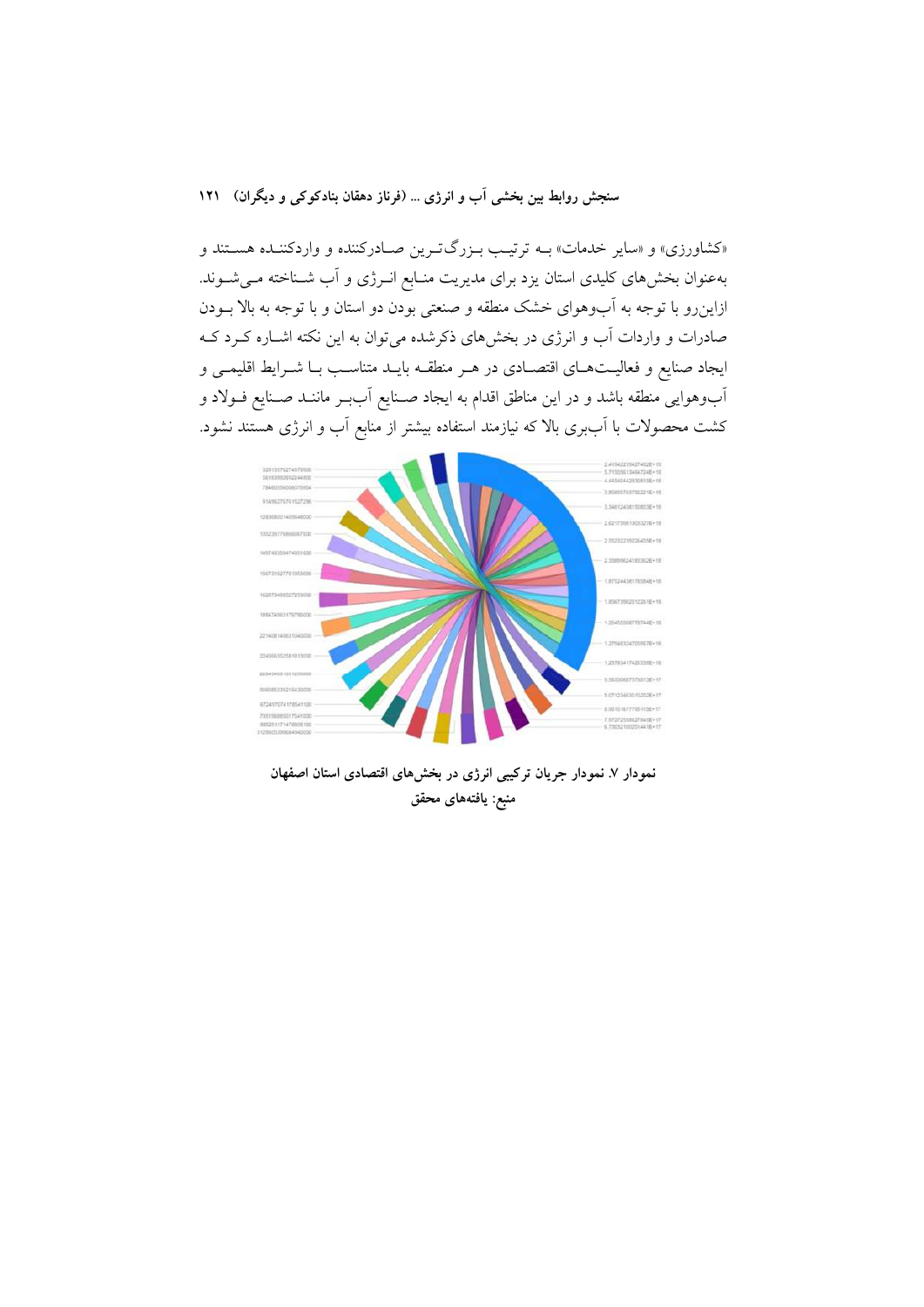

نمودار ۸ نمودار جریان ترکیبی آب در بخشهای اقتصادی استان اصفهان منبع: يافتههاى محقق



نمودار ۹. نمودار جریان ترکیبی انرژی در بخشهای اقتصادی استان یزد منبع: يافتههاى محقق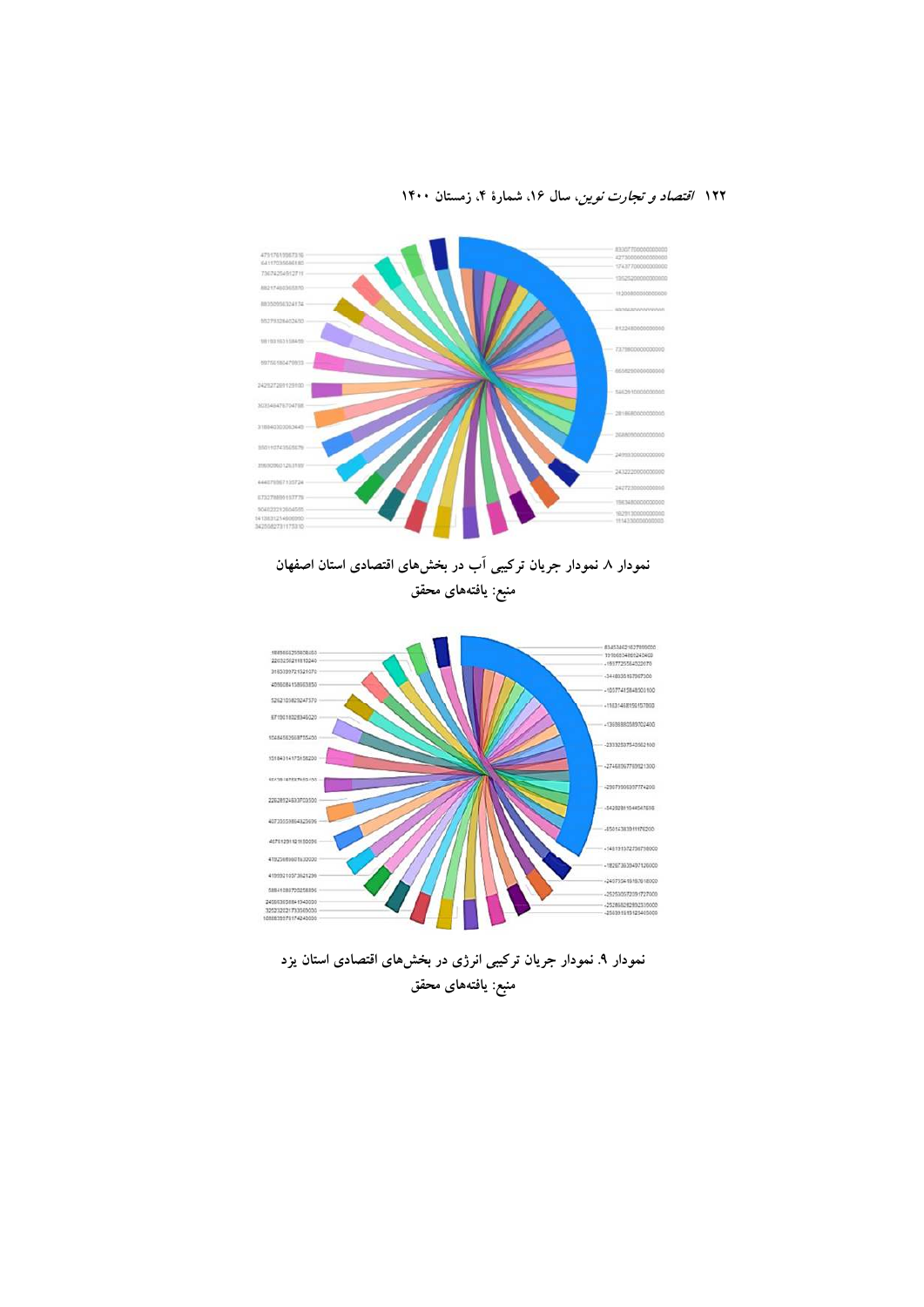

نمودار ۱۰. نمودار جریان ترکیبی آب در بخشهای اقتصادی استان یزد منبع: يافتههاي محقق

### ۶. نتيجه گيري و پيشنهادها

در این مقاله تلاش شد تا با مرور اجمالی بر مدل پیوند منابع طبیعی، میزان مصـرف مسـتقیم دو منبـع أب و انـرژيهـاي فسـيلي، روابـط أب –انـرژي و انـرژي – أب و جريـان كـل (مستقیم و غیرمستقیم) بین بخشی در دو منطقه در سطح بخشهای اقتصادی استان اصـفهان و یزد در سال ۱۳۹۰ موردسنجش قرار گیرد. بدین منظور از مدل داده —ستانده دومنطقـهای برای تجزیهوتحلیل انرژی موردنیاز برای تـأمین آب (رابطـه انــرژی − آب) و آب موردنیــاز برای تأمین انرژی (رابطه اَب —انرژی) بر اساس دیدگاه مبتنی بر مصرف و تولیــد بــا توجــه به تأثیر مستقیم و غیرمستقیم بین بخشی استفاده شده است. همچنین از مصرف مستقیم بـرای نشان دادن رابطه پیچیده بین دو منبع آب و انرژی در هر بخش اقتصـادی بـهصـورت کمـی استفادهشده، درحالی که رابطه انرژی و آب هیبریدی (ترکیبی) مـی توانــد ایــن ارتبــاط را در امتداد زنجیرههای تأمین دو منبع ترسیم کنـد و در مرحلــه اَخــر از جریــان کــل (مســتقیم و غیرمستقیم) هر بخش برای نشان دادن سهم هر بخش در کل جریان استفاده شد.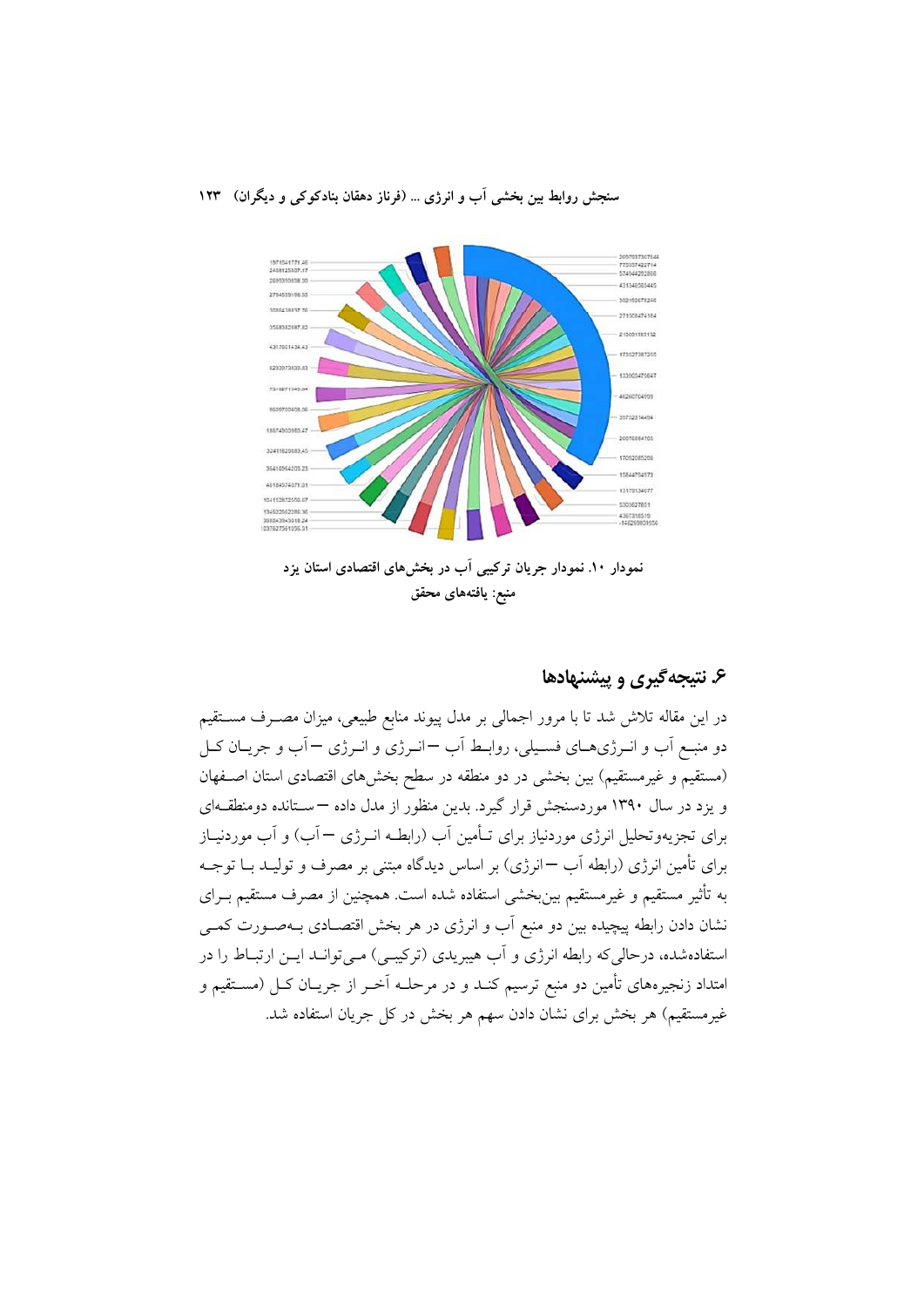علی رغم اهمیت ویژه روابط کمی دو منبع آب و انـرژی در بـین بخـشهـای اقتصـادی، تعداد پژوهشهای داخلی انجامشده در این حوزه ناچیز است بهطـوریکـه اغلـب مطالعـات در حوزه روابط بین بخشی مانند میرزایی و همکاران (۱۳۹۷) و قربانی و همکـاران (۱۳۹۹) بهصورت کیفی و اغلب در زمینه آبیاری انجامگرفته است. ایــن در حــالی اســت کــه روابــط بهصورت کیفی در مقایسه با سنجش آن بهصورت کمی از دقت کمتری برخـوردار اسـت و حتی استفاده از نتایج اَن در سیاستگذاری باید بااحتیاط صورت گیرد.

بر اساس نتایج بهدستآمده در این یژوهش، استان اصفهان و یزد به ترتیب بـا ســهم ۸/۱ و ۲/۱ درصدی از میزان کـل مصــرف انــرژی کشــور، جایگــاه دوم و پــانزدهـم را بــه خــود اختصاص داده است. باوجودآنکه دو منطقه موردمطالعه از جهت برخی از حامل های انبرژی غنی هستند، اما به دلیل سرمایهگذاریهای صنعتی صورت گرفتـه در ایـن اسـتانهــا، عنـوان مناطق پرمصرف انرژی شناختهشدهاند، بهطوریکه از بین ۲۰ بخش اقتصادی موردمطالعــه در ايسن پسۋوهش، بخسش «اَپ، سيرقي و گساز» و «سيايو خسدمات» در اسستان اصسفهان و «ساخت محصولات كاني غيرفلزي» در استان يزد بهعنـوان پرمصـرفتـرين بخـش درزمينـه مصرف انرژی شناخته شد. همچنین بر اساس مطالعات محققان، دو استان اصفهان و پـزد بــه دلیل موقعیت مکانی (خشک و نیمهخشک مرکزی) و از جهت مصـرف، بـا پدیـده بحـران شدید آبی مواجه هستند بهطوریکه استان اصفهان با مصرف ۷/۹ درصـدی از کـل مصـرف ملي أب، رتبه پـنجم را بــه خـود اختصــاص داده اسـت. همچنـين بخــش «كشــاورزي» در هردو استان بهعنوان پرمصرفترین بخش درزمینــه أب شــناختهشــده اســت کــه از علــل اَن می توان به مواردی چون، وابستگی بیش(زاندازه هر منطقه به اقتصـاد مبتنــی بـر کشــاورزی و كشت بـه روش،هـاي سـنتي و نبـود مـديريت كاراّمـد مصـرف اّب و عـدم تجهيـز بخـش کشاورزی به تجهیزات روزآمد اشاره کرد. همچنین از کــل میــزان انــرژی و آب مصــرفی در هردو منطقه اصفهان و یزد، به ترتیب سهم ۳۲، ۴۳ و ۴۰، ۴۰ درصد به انرژی موردنیاز بـرای تأمین آب (رابطه انرژی — آب) و آب موردنیاز بــرای تــأمین انــرژی (رابطــه آب —انــرژی) اختصاص دارد.

تجزيـــهوتحليـــل جريـــان انــــرژي و آب تركيبـــي نشـــان مـــي دهـــد كـــه دو بخـــش «سـاخت محصـولات كــاني غيرفلــزي» و «كشــاورزي» پرمصــرفتــرين و بــه عبــارتي تأثیر گذارترین بخش ها از جهت مصرف در دو منطقه هستند بـهطـوریکـه مهــمتــرین گــره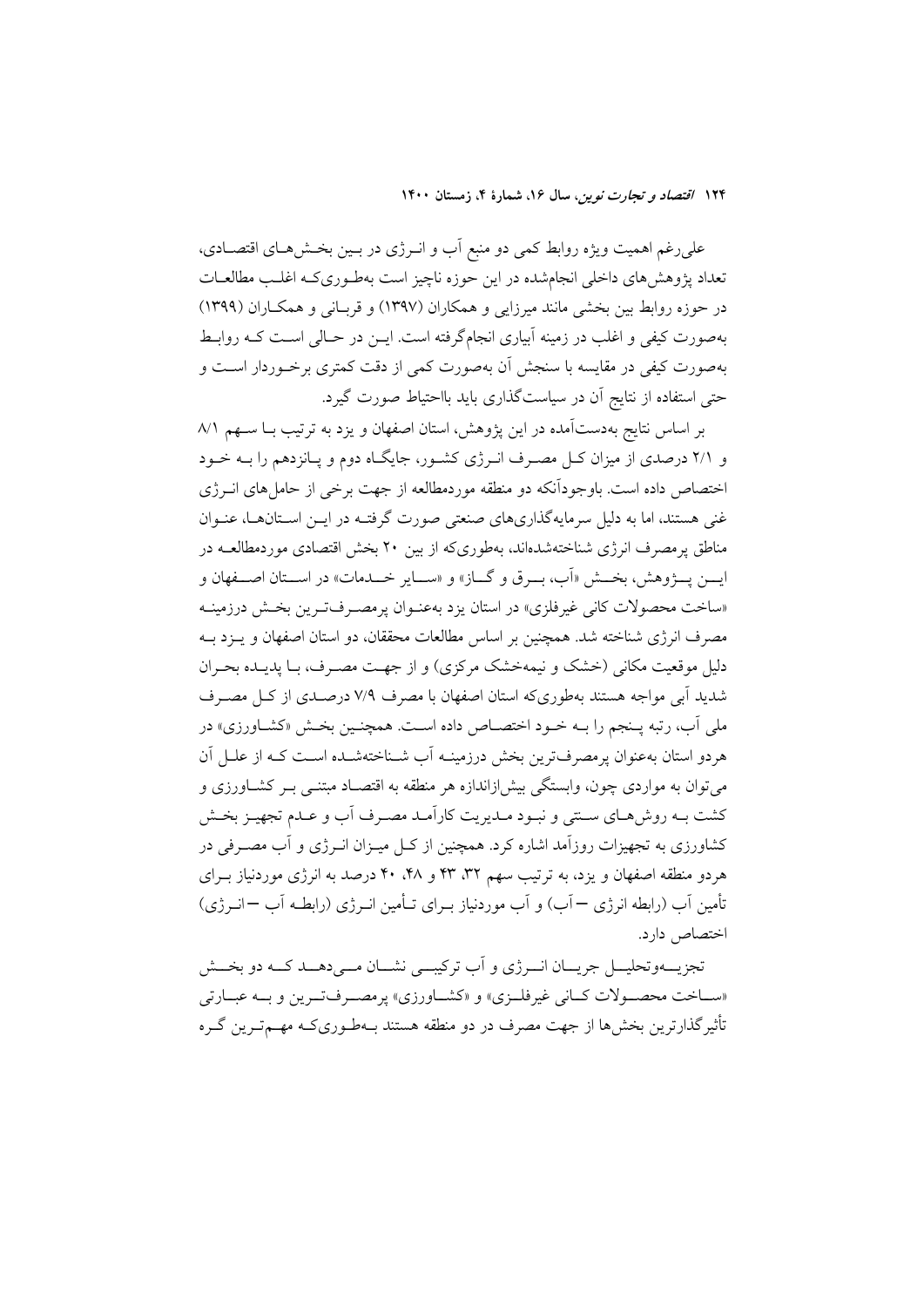مدیریتی در رابطه بین دو منبع انرژی و آب در مناطق موردمطالعه در نظر گرفتـه مـیشــوند. همچنین در رابطه با تحلیل جریـان کـل انــرژی و آب بــین بخشــی در دو منطقــه مــی تــوان ذکر کرد که در استان اصفهان دو بخش «فلـزات اساسـی» و « سـاخت کـک، فـرآوردههـای حاصل از تصفیه نفت و سـوختهـای هسـتهای و سـاخت مـواد و محصـولات شـيميايي» بهعنوان بخش هـاي مهـم درزمينـه صـادرات و واردات بـين بخشـي انـرژي و بخـش هـاي «کشاورزی» و «سایر خدمات» در زمینه صادرات و واردات بین بخشی آب شناختهشدهانـد و در مورد استان یزد دو بخش «سـاخت محصـولات کـانی غیرفلـزی» بیشـترین جریـان کـل صادرات و واردات در انرژی را بـه خــود اختصــاص داده اســت و در مــورد منــابع آب نيــز بخـش هـاي «كشـاورزي» و «سـاير خــدمات» بــه ترتيـب بــزرگتــرين صــادركننده و واردکننده هستند و بهعنوان بخشهای کلیدی استان یزد برای مــدیریت منـابع انــرژی و آب شناخته می شوند. بررسیها نشان میدهد که مصرف انرژی در بخشهای اقتصادی کشـور و مناطقی ازجمله اصفهان و یزد رو به افزایش است. ازآنجـایی کـه ایــران در منطقــه خشــک و نیمهخشک واقع شده و آب یکی از منابع کمیاب در کشور محسوب می شود سیاست گـذاران در حوزه منابع محیطزیستی (انرژی و آب) باید گامهایی در جهت کاهش انرژی و آببری در بخشهای مختلف اقتصاد بردارند. بنابراین پیشنهاد می شود:

- ـ با توجه به نتـايج مطالعــه، بخــش «كشــاورزي» از أببــري بــالايي برخــوردار اســت بهطوریکه که تقاضای نهایی داخلی بخش مذکور سهم زیادی از کل تقاضـای نهـایی دو منطقه را در برمی گیرد. بدین ترتیب لازم است از شـیوههـای نـوین آبیـاری ماننــد آبیاری قطرهای، کانالکشی لولهای یا بتونی و آبیاری از روش زیرزمینی که می توانــد از جذب و بخار شدن آب و همچنین مصرف بی٫رویه آن جلوگیری کند، استفاده شود.
- ـ توجه به سیسستم کشت گلخانهای از دیگر راهکارهای مهم برای کاهش مصـرف آب و افزایش بازدهی در بخش کشاورزی است.
- ـ با توجه به اینکه در صنایع وابسته به کشـاورزی از محصـولات کشـاورزی بــهعنــوان نهاده واسطه استفاده می شود، مکانیزه کردن کشاورزی و کمک به رانــدمان آبیــاری در این بخش می تواند بهصورت غیرمستقیم از آببری بخش های تولیدی بکاهد.
- ـ استراتژی واردات «انرژی مجازی» و «اَب مجازی» مـیتوانـد بـهعنـوان یـک راهکـار مناسب بـراي رفـع كمبـود انـرژي و آب در دو منطقــه اصــفهان و يــزد موردتوجــه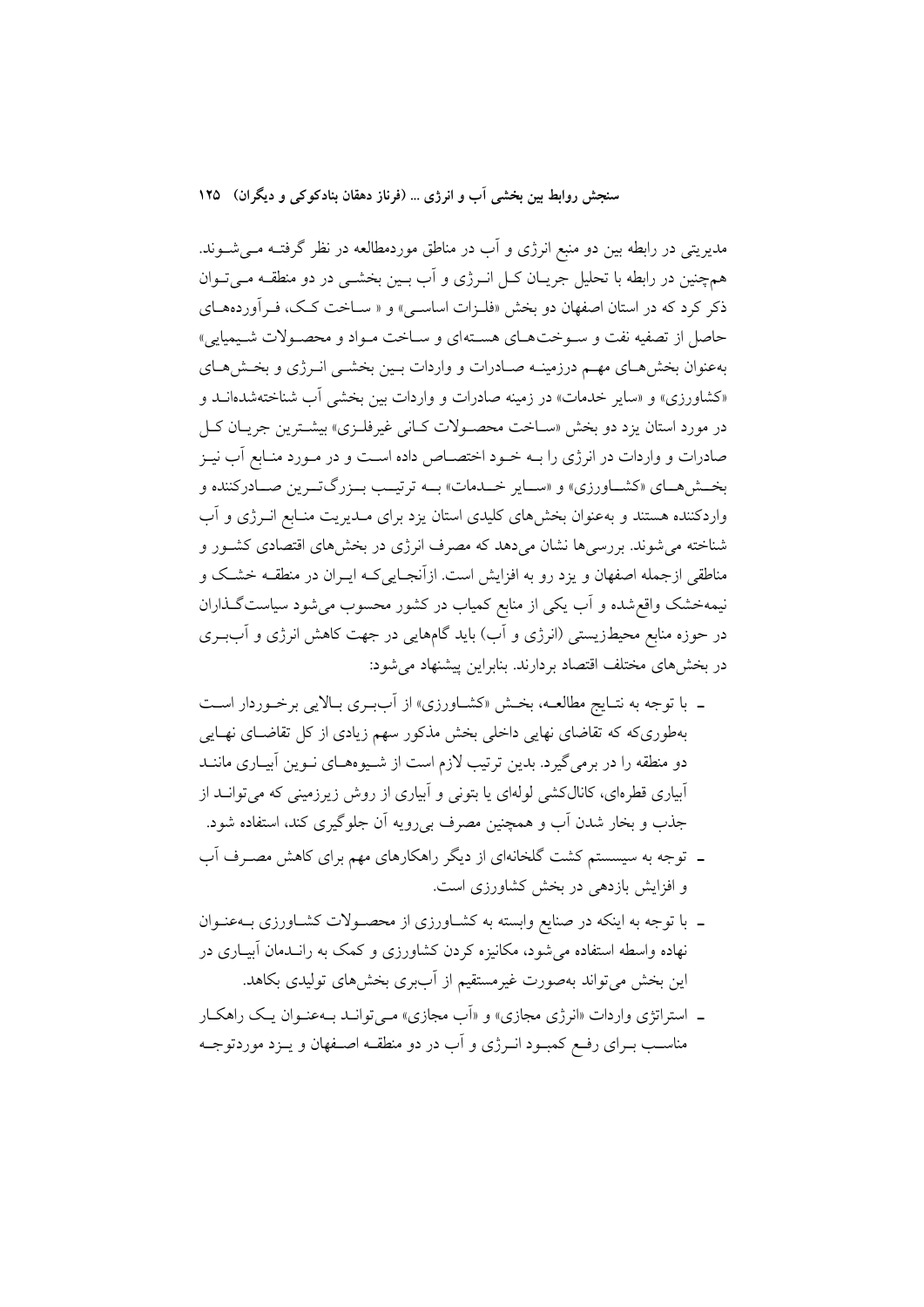سیاستگذاران کشور قرار گیرد. در این راستا پیشنهاد مـیشـود کـه بـر اسـاس یـک برنامهریزی بلندمــدت و بــا در نظـر گــرفتن ســایر عوامــل، الگــوی تجــارت در ایــن دو منطقه بـر مبنـای واردات حـداکثری و صـادرات حـداقلی آب و انــرژی مجــازی قرار گېرد.

- ـ با توجه به اینکه بخش «آب، برق و گاز» بیشترین انـرژیبـری را در دو منطقــه دارد، پیشنهاد می شود، بخشی از بودجه و نقدینگی حاصل از عوارض هر منبـع (آب، بــرق و گاز) برای موضوع بهینهسازی انرژی در این بخش تخصیص دادهشود.
- ـ از آنجاییکه دو منطقه در اقلیم خشک و نیمهخشک واقع شده و ازنظر منـابع انــرژی خورشیدی غنی هستند پیشنهاد مـیشـود سـرمایهگـذاری و اسـتفاده از انـرژیهـای تجدیدیدیر مانند انرژی خورشـیدی، زمـینگرمـایی بـا رونـد فزاینـده در دسـتورکار سیاستگذاران قرارگرفته تابه افزایش کارایی انرژی و کاهش انـرژی بـری در منــاطق موردنظر پیردازند.
- ۔ مسئله آب و انرژی تنها مختص کشور ما نیست، بهروبرداری از تجـارب موفـق سـایر کشورها در مدیریت منابع آب و انرژی، در این زمینه راهگشا است.

### یے نوشتھا

١. در اين رويكرد جدول داده – ستانده ملي در كنار حـداقل آمــار و اطالعــات موجــود منطقــه و يــا استان مانند ستانده، اشتغال، مصرف و یا ارزش افزوده در سطح بخش های منطقه مبنـای محاسـبه ضرایب داده –ستانده و یا جدول داده –ستانده منطقهای قرار می گیرد

#### كتابنامه

- اداره حسابهای اقتصادی بانک مرکزی جمهوری اسپلامی ایبران (۱۳۹۵). جبدول داده —ستانده اقتصاد ابران سال ۱۳۸۹، آذرماه ۱۳۹۵.ir. ۱۳۹۵.ead.cbi@.ir
- اسلامی، زینب، جنت رستمی، سمیه، اشرف زاده، افشین و پور محمد، یـاور (۱۳۹۹). تـأثیر رویکـرد پیوندی آب، انرژی و غذا در مدیریت یکپارچه منابع آب شـبکه آبیـاری و زهکشــی سـفیدرود، نشریه آب وخاک (علوم و صنایع کشاورزی)، ۱۳۴(۱): ۱۱–۲۵.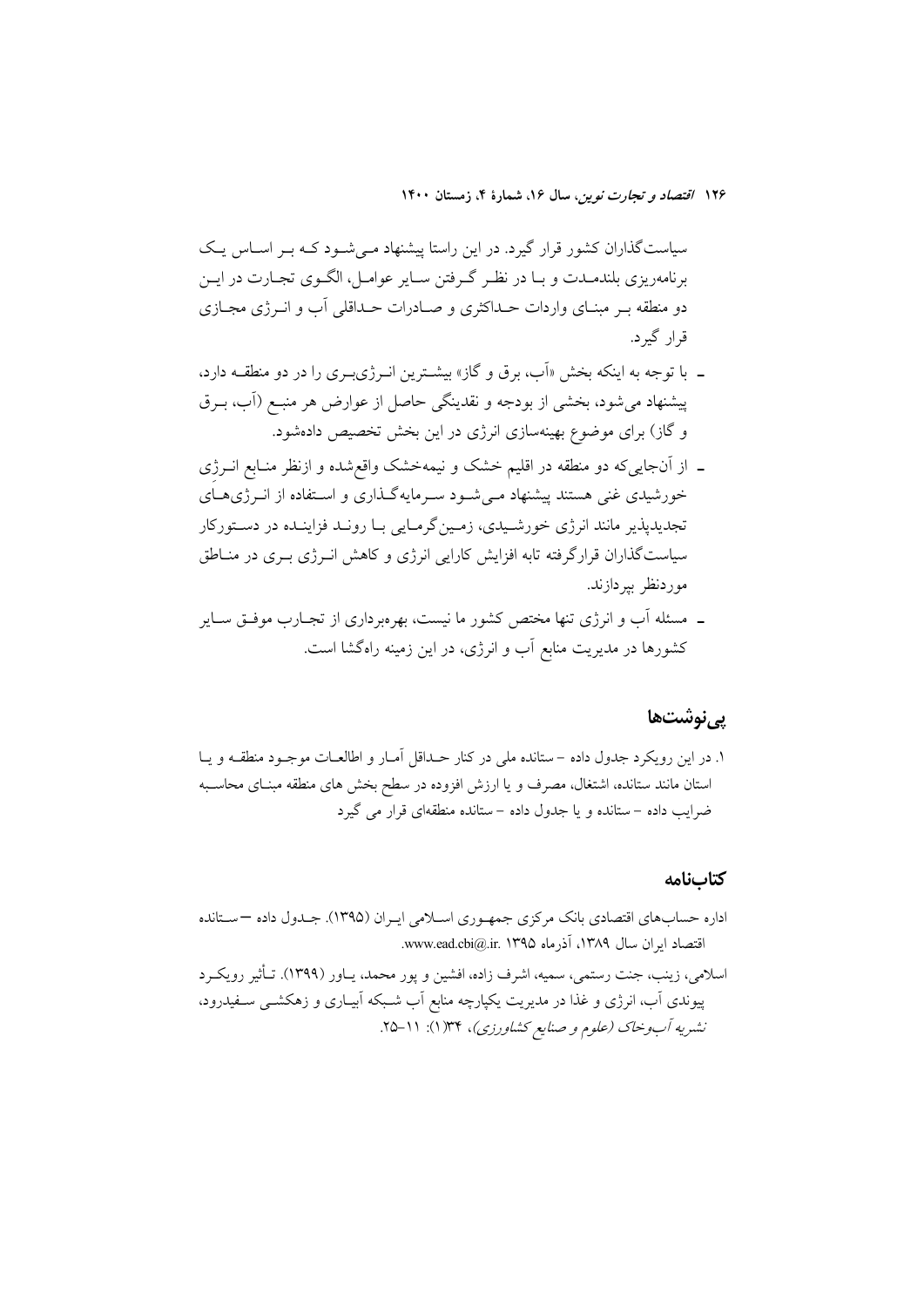- Bizikova, L., Roy, D., Swanson, D., Venema, H. D., & McCandless, M. (2013). The waterenergy-food security nexus: Towards a practical planning and decision-support framework for landscape investment and risk management. Winnipeg: International Institute for Sustainable Development, pp: 16-20.
- Bizikova, L., Roy, D., Swanson, D., Venema, H. D., & McCandless, M. (2014). Water-Energy-Food Nexus and Agricultural Investment: A Sustainable Development Guidebook. Winnipeg, Canada: International Institute for Sustainable Development  $(IISD).$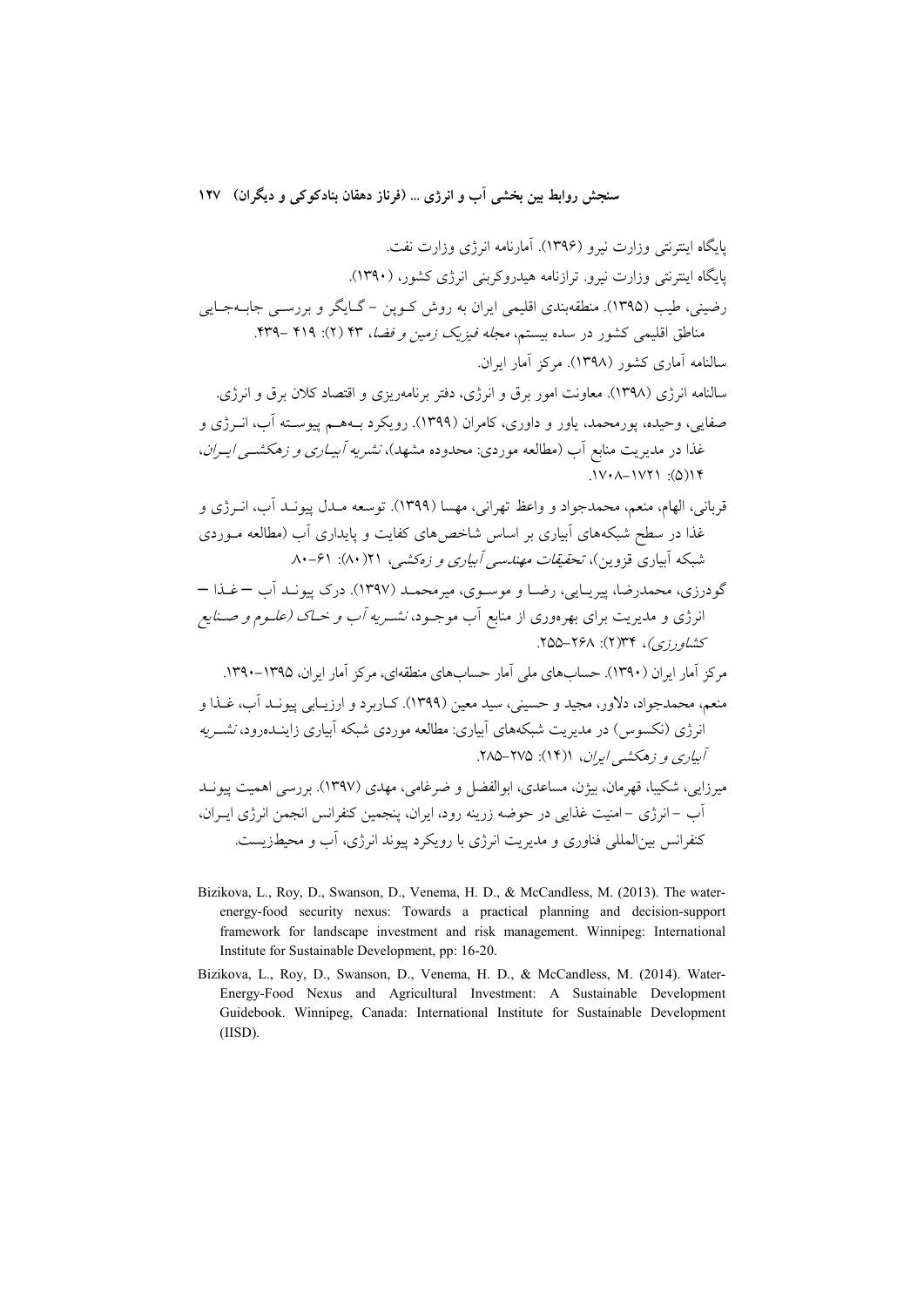- Chang, Y., Li, G., Yao, Y., & Zhang, L. (2016). Quantifying the water-energy-food nexus: current status and trends. Energies, 9(2): 1-17.
- Chen, S., & Chen, B. (2016). Urban energy–water nexus: A network perspective. Applied Energy, 184: 905-914.
- Chen, B. (2016). Energy, ecology and environment: a nexus perspective. Energy, Ecology and Environment, 1(1): 1-2.
- Chen, P. C., Alvarado, V., & Hsu, S. C. (2018). Water energy nexus in city and hinterlands: Multi-regional physical input-output analysis for Hong Kong and South China. Applied Energy, 225: 986-997.
- IEA. (2019). World energy outlook.
- Jiang, W. Q., Li, J. S., Chen, G. Q., Yang, Q., Alsaedi, A., Ahmad, B., & Hayat, T. (2016). Mercury emissions embodied in Beijing economy. Journal of Cleaner Production, 129: 134-142.
- Karlberg, L., Hoff, H., Amsalu, T., Andersson, K., Binnington, T., Flores-López, F., ... & Young, C. (2015). Tackling complexity: understanding the food-energy-environment nexus in Ethiopia's Lake tana sub-basin. Water Alternatives, 8(1): 710-734
- Kenway, S. J., Binks, A., Lane, J., Lant, P. A., Lam, K. L., & Simms, A. (2015). A systemic framework and analysis of urban water energy. Environmental Modelling & Software, 73: 272-285.
- Kowalewksi. J (2015). Regionalization of National Input Output Tables: Empirical Evidence on the Use of the FLQ Formula. Regional Studies, 2(49): 240-250
- Kennedy, C., Pincetl, S., & Bunje, P. (2011). The study of urban metabolism and its applications to urban planning and design. Environmental pollution, 159(8-9): 1965-1973.
- Lee, L. C., Wang, Y., & Zuo, J. (2021). The nexus of water-energy-food in China's tourism industry. Resources, Conservation and Recycling,164: 105157.
- Liu, Y., Wang, S., & Chen, B. (2017). Regional water–energy–food nexus in China based on multiregional input–output analysis. Energy Procedia, 142: 3108-3114.
- Li, Z., Pan, L., Fu, F., Liu, P., Ma, L., & Amorelli, A. (2014). China's regional disparities in energy consumption: An input–output analysis. Energy, 78: 426-438.
- Li, J. S., Xia, X. H., Chen, G. Q., Alsaedi, A., & Hayat, T. (2016). Optimal embodied energy abatement strategy for Beijing economy: based on a three-scale input-output analysis. Renewable and Sustainable Energy Reviews, 53: 1602-1610.
- Liu, Y., & Chen, B. (2020). Water-energy scarcity nexus risk in the national trade system based on multiregional input-output and network environ analyses. Applied Energy, 268, 114974.
- Phdungsilp, A. (2010). Integrated energy and carbon modeling with a decision support system: policy scenarios for low-carbon city development in Bangkok. Energy Policy, 38(9): 4808-4817.